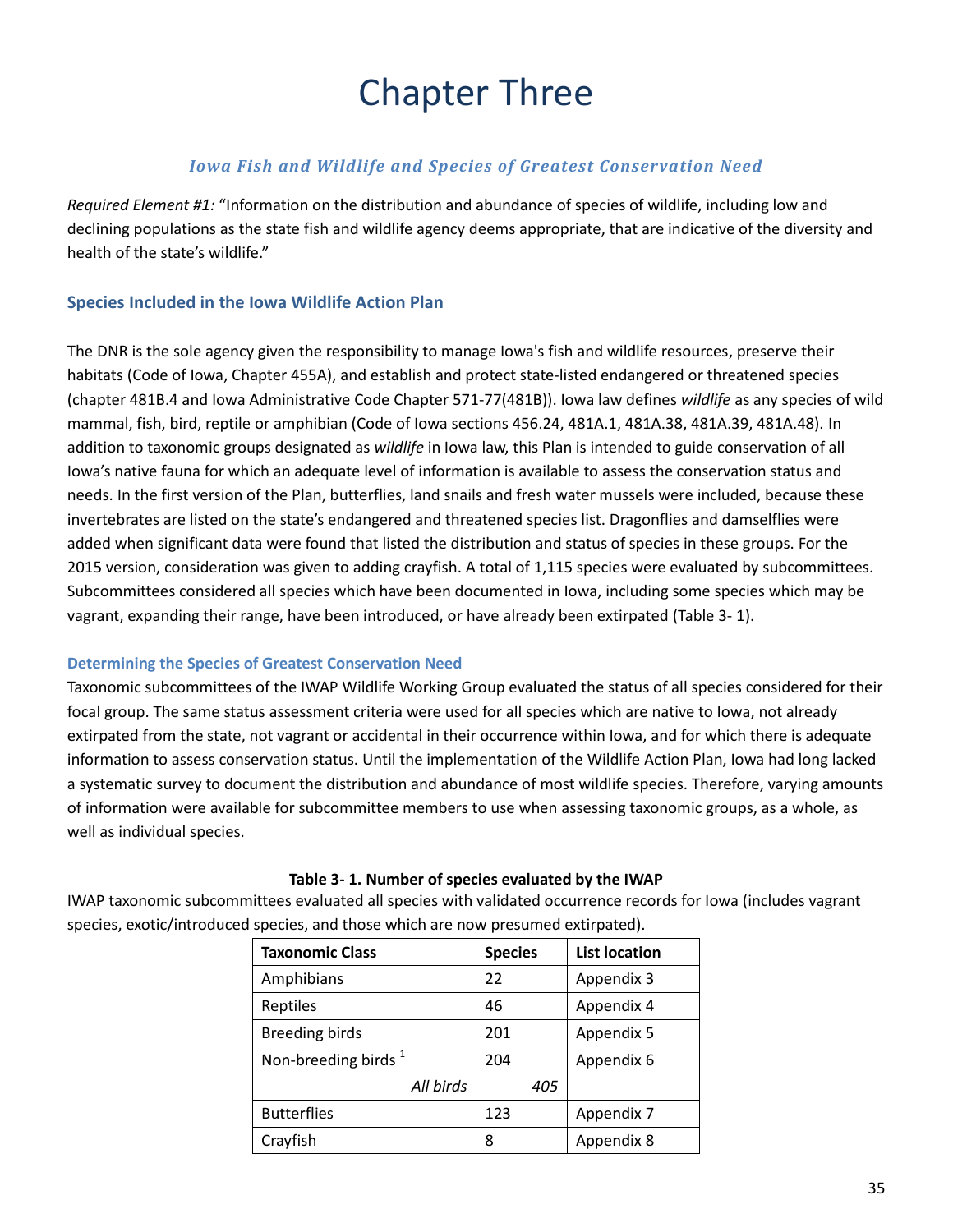| <b>Taxonomic Class</b>             | <b>Species</b> | <b>List location</b> |
|------------------------------------|----------------|----------------------|
| <b>Dragonflies and Damselflies</b> | 114            | Appendix 9           |
| Fish                               | 155            | Appendix 10          |
| Mammals                            | 83             | Appendix 11          |
| <b>Mussels</b>                     | 52             | Appendix 12          |
| Terrestrial snails                 | 96             | Appendix 13          |
| <b>Total species evaluated</b>     | 1,104          |                      |

 $1$  Species that do not nest in Iowa but migrate through the state

# **Development of Species Conservation Status Assessment Criteria**

We utilized 8 criteria to assess the conservation status of all native, extant Iowa wildlife species. An ad hoc working group of the Wildlife Working Group considered a variety of conservation status assessment schemes, from the published literature, before ultimately developing a set of criteria that could reasonably be utilized by each taxonomic subcommittee for assessing wildlife in Iowa. These included a species assessment methodology described by Partners in Flight as well as NatureServe's ranking system.

The system described in the PIF Handbook on Species Assessment (Panjabi et al. 2012) ranks each species of North American breeding bird based upon seven measures of conservation status:

- 1. *Population Size* (PS) indicates vulnerability due to the total number of adult individuals in the global population.
- 2. *Breeding Distribution* (BD) indicates vulnerability due to the geographic extent of a species' breeding range on a global scale.
- 3. *Non-breeding Distribution* (ND) indicates vulnerability due to the geographic extent of a species' nonbreeding range on a global scale.
- 4. *Threats to Breeding* (TB) indicates vulnerability due to the effects of *current and probable future* extrinsic conditions that threaten the ability of populations to survive and successfully reproduce in breeding areas within North America.
- 5. *Threats to Non-breeding* (TN) indicates vulnerability due to the effects of *current and probable future*  extrinsic conditions that threaten the ability of North American breeding populations to survive over the nonbreeding season.
- 6. *Population Trend* (PT) indicates vulnerability due to the direction and magnitude of changes in population size within North America since the mid-1960s.

NatureServe's Ranking System (Faber-Langendoen et al. 2012), which is used by some state Natural Heritage Programs, also served as the basis for the approach used for this assessment. NatureServe does not independently create the State Ranks (S Ranks) that are listed in the previous version of the IWAP or on NatureServe Explorer. Rather, NatureServe coordinates a network of State Natural Heritage Programs who submit their ranks periodically. NatureServe has more recently moved to the use of a "rank calculator," which incorporates several factors. These are just starting to be used by the states, so looking up S Ranks on NatureServe Explorer

<http://www.natureserve.org/explorer/> won't necessarily yield results that reflect use of this calculator. Over time S Ranks will be increasingly based upon the use of the rank calculator. Factors included in NatureServe's Ranking System include: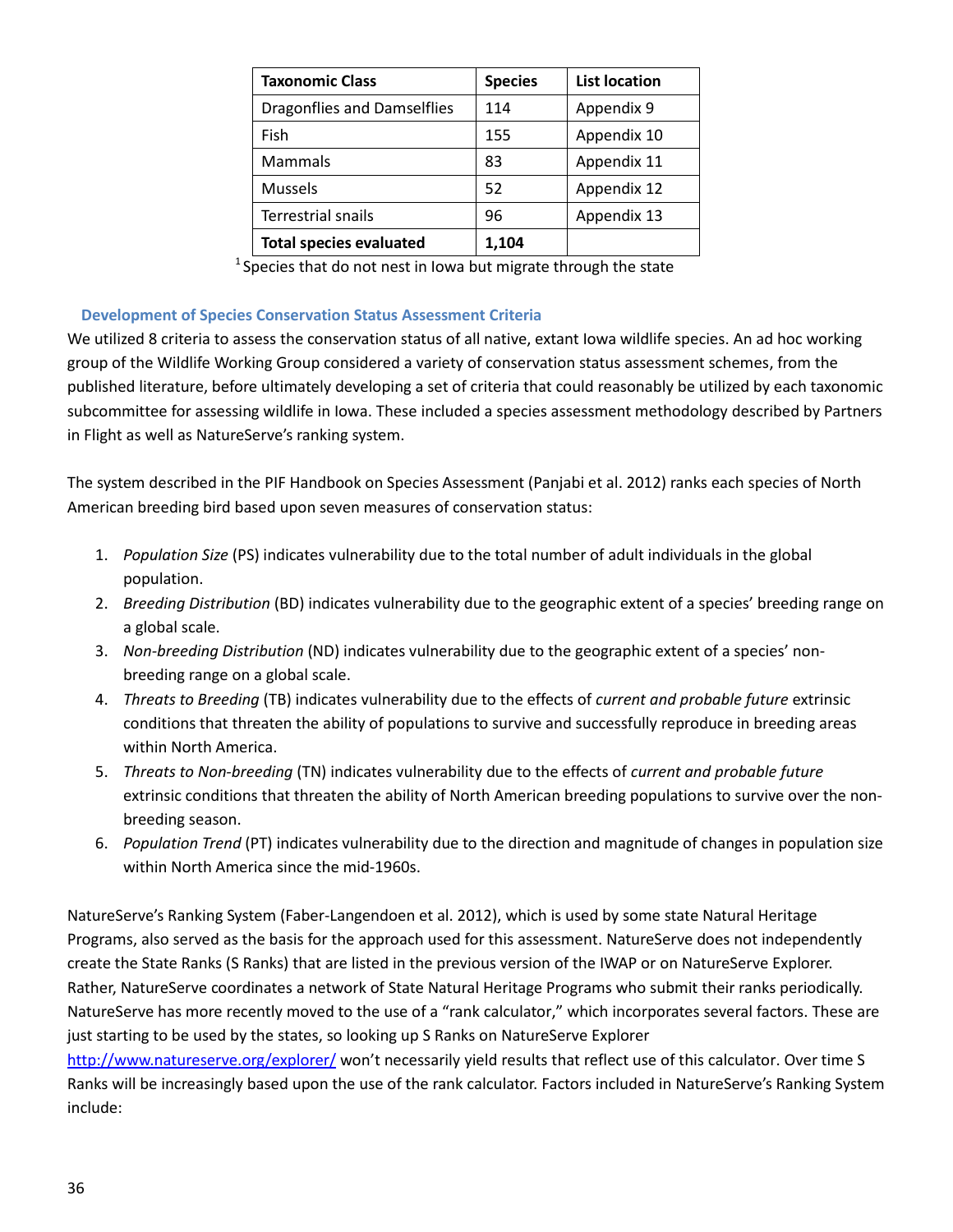# *Rarity:*

- 1. Range Extent defined as the area contained within an imaginary boundary encompassing all known, inferred, or projected sites of present occurrence of a taxon, excluding vagrancy.
- 2. Area of Occupancy area within its "extent of occurrence" which is occupied by a taxon, excluding vagrancy.
- 3. Population estimated current total of the species within the area of interest (IA)
- 4. Number of Occurrences each occurrence is an area of land or water in which a species is or was present
- 5. Number of Occurrences or % Area with Good Viability if current conditions prevail, the occurrence is likely to persist for the foreseeable future in its current condition or better
- 6. Environmental Specificity degree to which a species depends upon a relatively scarce set of habitats, substrates, food types, or other biotic/abiotic factors within its overall range (this is to be used mostly when the # of occurrences, range extent or area of occupancy are largely unknown)

# *Trends:*

- 1. Long-term Trend degree of change over ~200 years (for area of interest) in population size, range extent, # of occurrences, and/or % area with good viability.
- 2. Short-term Trend same as above, for 10 years or 3 generations, whichever is longer.

# *Threats:*

- 1. Threats incorporates information on severity, scope, impact and timing
- 2. Intrinsic Vulnerability to be used when threats unknown

After discussing these assessment systems, the working group decided on 8 criteria that would be used to assess the species included in Iowa's Wildlife Action Plan (See Appendix 16 for a detailed description of the ranks associated with each of the following 8 criteria):

- 1. Global Range Extent (all other criteria are for Iowa only)
- 2. Area of Occupancy
- 3. Long-term Trend
- 4. Short-term Trend
- 5. Ecological Specialization (Population Concentration)
- 6. Dietary Specialization
- 7. General Ecological Specialization
- 8. Threat Not Addressed Above

# **The Scoring Process**

The Wildlife Working Group developed a scoring process in which each criterion was weighted according to our understanding of the relative contribution of each factor to a species' overall conservation status. The theoretical potential score for an individual species ranges from 0 - 3.75. Calculated scores ranged from 0.57 (for the Slippershell mussel, which has not been observed in Iowa since 1984) to 3.75 (for several species of low conservation concern that have been expanding their range within Iowa). The cutoff value for SGCN designation was set at <3.0 (a species score of 3.0 or lower gave a species SGCN status). See Appendix 16 for a detailed explanation of the criteria.

The value of 3.0 (of a possible 3.75) was based on an understanding of how the individual criteria work and the mean species scores (2.96). Not all criteria were expected or intended to have normal distributions. For example, the *Range Extent* criterion exists to significantly reduce the score for the small number of Iowa species which have a global range of less than 40,000 square miles. This is because threats within the Iowa portion of a species' range, with a small overall range, pose greater risk to the species as a whole. Very few species scored a three or lower for this criterion.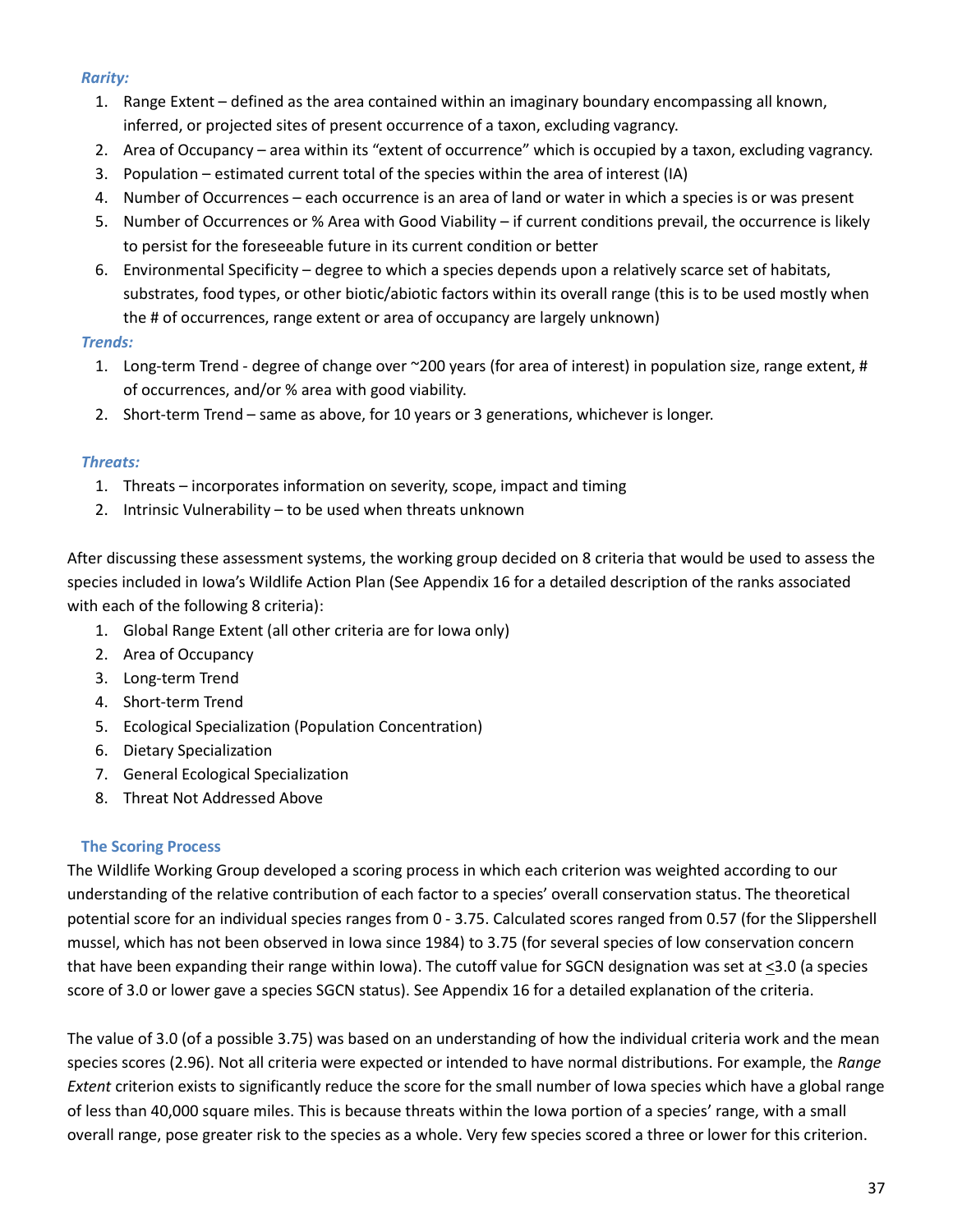Similarly, the *Ecological Specialization - Population Concentration* criterion is intended to highlight those species that aggregate at a small number of locations, and therefore could be at risk of extirpation given one disastrous event during the time period when the population is aggregated. This criterion was not relevant for most Iowa species. Rather, it served to reduce the scores for a small number of species which face this high-risk situation, regardless of their current trend and distribution. Thus, a hypothetical example of an 'average' SGCN species would have a restricted geographic range, occupy only a portion of its former range, be suffering moderate long- and short-term population declines, and be specialized with respect to population concentration, diet, or some other factor. Species with 2 or more fields that are unknown went into a separate "Data Deficient" (DD) category of species - for which information needs are high. These species will be SGCN-DD until such time as there is adequate information to allow assessment of their conservation status. If a species has been extirpated from the state, it was also put into a separate category for further discussion. Examples include the Starhead Topminnow and the Pondmussel. This SGCN-E category was created because some extirpated species are better candidates for conservation efforts than others, depending on whether Iowa remains an important part of their range and whether their conservation status in other areas is stable.

A variety of data resources were utilized by taxonomic subcommittees as they considered which species should be listed as Species of Greatest Conservation Need. In general, the following types of resources were used (see *Specific Resources section at the end of this chapter for a detailed list of resources):*

- Published historic and scientific literature;
- Unpublished reports, scientific surveys and databases maintained by the DNR fisheries, wildlife and water quality bureaus (e.g., Natural Areas Inventory, Multiple Species Inventory and Monitoring Program, Statewide Mussel Survey, Iowa Fish Atlas);
- Personal research and survey data supplied by wildlife ecologists at Iowa educational institutions;
- Museum and personal specimen collections;
- State and regional databases maintained by other conservation organizations (e.g. NatureServe, Partners In Flight, Partners for Amphibian and Reptile Conservation, US Fish and Wildlife Service, US Geological Survey, Iowa Ornithologist's Union, Iowa Audubon, etc.);
- Personal expertise of working group members and consultants.

| Table 5- 2. Proportion of lowa species Designated as SQCN. |                      |                      |                                                              |                                                     |                                      |
|------------------------------------------------------------|----------------------|----------------------|--------------------------------------------------------------|-----------------------------------------------------|--------------------------------------|
|                                                            | 2012                 |                      |                                                              | 2015                                                |                                      |
| <b>Taxonomic Group</b>                                     | # of SGCN in<br>2012 | # of SGCN in<br>2015 | # Species<br><b>Evaluated (Valid</b><br><b>Iowa Records)</b> | # of Species<br><b>Assessed</b><br>(Native Species) | % SGCN of<br><b>Species Assessed</b> |
| Amphibians                                                 | 9                    | 16                   | 22                                                           | 22                                                  | 73%                                  |
| Reptiles                                                   | 23                   | 40                   | 46                                                           | 46                                                  | 87%                                  |
| Birds - Breeding                                           | 67                   | 78                   | 201                                                          | 195                                                 | 40%                                  |
| Birds - Non-breeding                                       | 18                   | 34                   | 204                                                          | 113                                                 | 30%                                  |
| <b>Butterflies</b>                                         | 38                   | 51                   | 123                                                          | 109                                                 | 47%                                  |
| Crayfish*                                                  | N/A                  | 7                    | 8                                                            | 7                                                   | N/A                                  |
| Dragonflies & Damselflies                                  | 28                   | 30                   | 114                                                          | 106                                                 | 28%                                  |
| Fish                                                       | 74                   | 79                   | 155                                                          | 146                                                 | 54%                                  |
| <b>Mammals</b>                                             | 19                   | 22                   | 83                                                           | 57                                                  | 39%                                  |

**Table 3- 2. Proportion of Iowa Species Designated as SGCN.**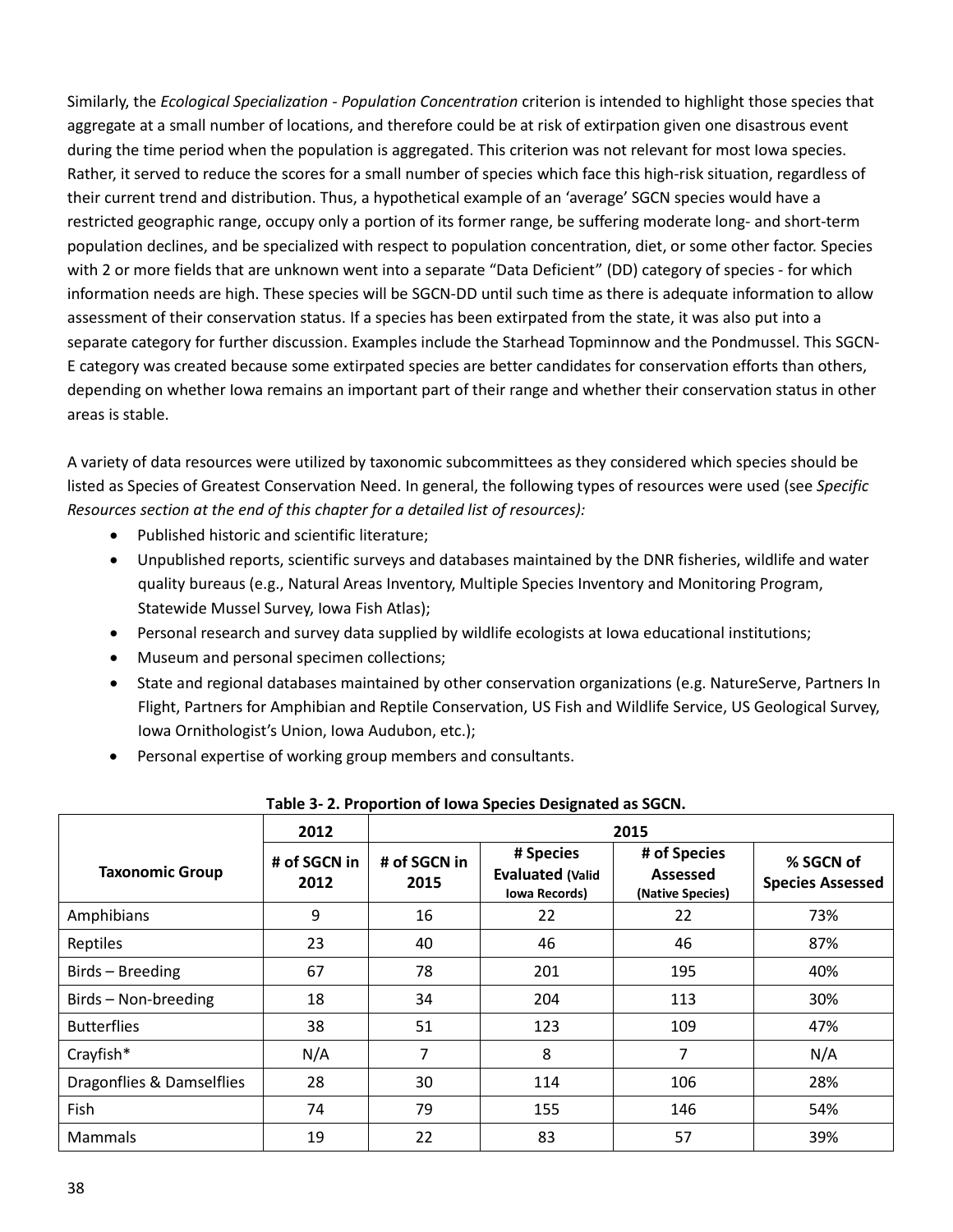|                        | 2012                 | 2015                 |                                                              |                                                     |                                      |
|------------------------|----------------------|----------------------|--------------------------------------------------------------|-----------------------------------------------------|--------------------------------------|
| <b>Taxonomic Group</b> | # of SGCN in<br>2012 | # of SGCN in<br>2015 | # Species<br><b>Evaluated (Valid</b><br><b>Iowa Records)</b> | # of Species<br><b>Assessed</b><br>(Native Species) | % SGCN of<br><b>Species Assessed</b> |
| <b>Mussels</b>         | 29                   | 43                   | 52                                                           | 46                                                  | 93%                                  |
| Terrestrial Snails*    | 8                    | 5                    | 96                                                           | 5.                                                  | N/A                                  |
| Total                  | 313                  | 405                  | 1104                                                         | 853                                                 |                                      |

\*The entire groups of native Terrestrial Snails and Crayfish were not assessed for SGCN status due to lack of sufficient information.

The status assessment process resulted in lists of SCGN for each taxonomic group included in the Plan. These lists are displayed in Table 3-3 through 3-13.

### **Future Changes to List of SGCN**

As research and monitoring progress, Iowa may find that the conservation status scores assigned to each species during the 2015 Comprehensive Review and Revision have changed. Also, Iowa may be able to complete the status assessment for species that were rated Data Deficient in 2015. This section outlines the process that would be undertaken to evaluate changes to the list of SGCN within taxonomic groups already included in the Plan prior to the next Comprehensive Review and Revision, scheduled for 2025.

#### **Step 1: Taxonomic Subcommittee Completes Status Assessment**

The taxonomic subcommittee for the relevant taxon would use the approved criteria to re-do the Species Status Assessment for the species in question (see Appendix 16).

#### **Step 2: Wildlife Working Group Review and Notification to Fish and Wildlife Service**

Once the Species Status Assessment process is completed, the results will be reviewed for approval by the Wildlife Working Group. If approved by the Wildlife Working Group, then the potential changes to the list of SGCN would be compiled for submittal to the US Fish and Wildlife Service (USFWS). The Director of DNR would send a letter of intent to make minor revisions to the Plan to the USFWS Region 3 Coordinator of Wildlife and Sportfish Restoration (WSFR) Programs.

### **Step 3: Public Review and Submittal of Changes to Fish and Wildlife Service**

Once the USFWS has been informed of Iowa's intent to complete a minor revision to the Plan, the list of species to be added to the SGCN category will be made available for public review and comment. After public input is considered and integrated, then the proposed changes to the list of SGCN will be submitted to the USFWS for review and approval.

### **Evaluation of Additional Taxonomic Groups**

As additional information about Iowa wildlife becomes available through biological surveys and research, Iowa may consider evaluating other taxonomic groups for inclusion in the Plan. This section outlines the process that would be undertaken to evaluate any potential additional taxa prior to the Plan's next Comprehensive Review and Revision, scheduled for 2025.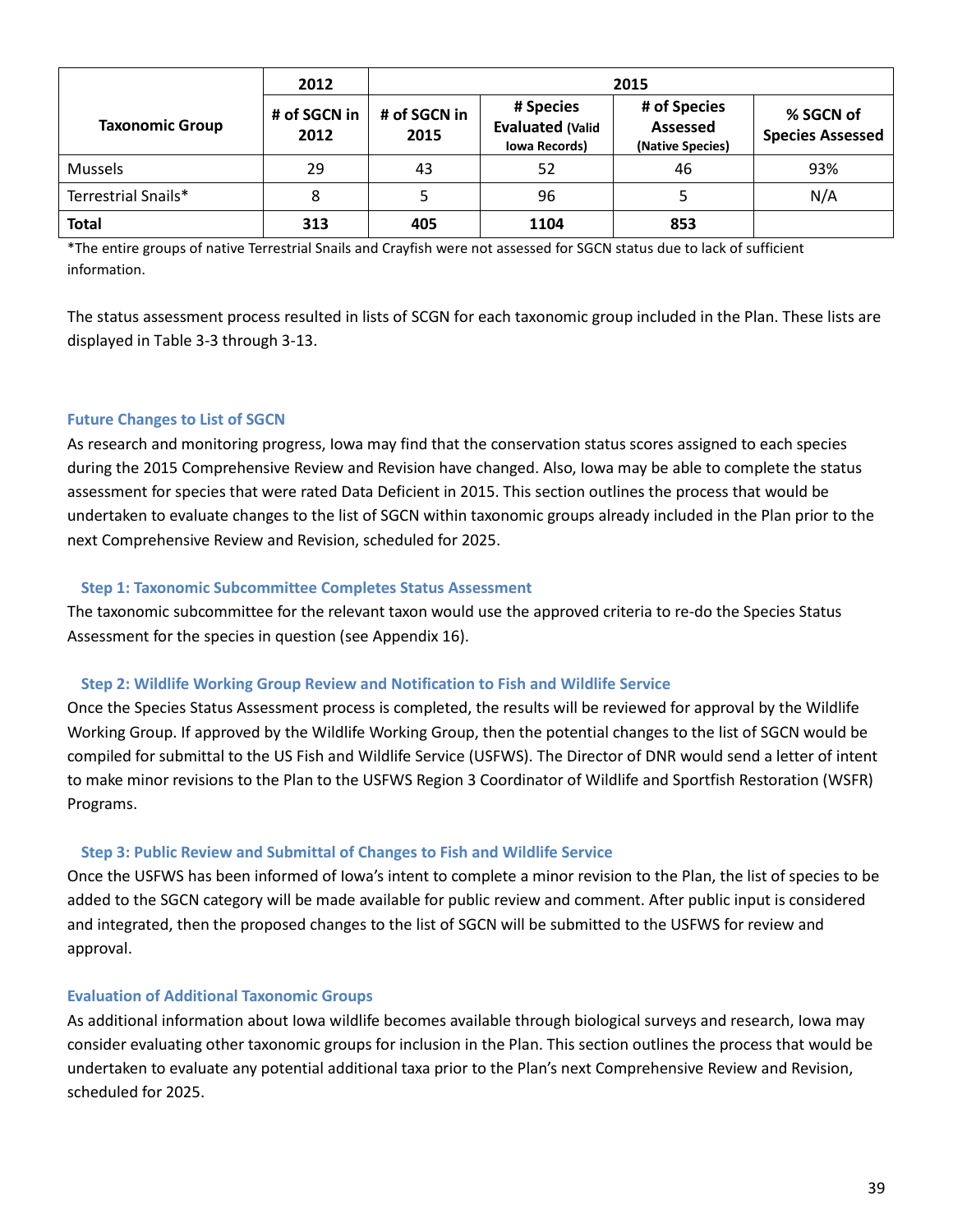#### **Step 1: Completion of Nomination Form by Sponsor**

The evaluation process begins when an interested party (hereafter, "sponsor") submits a form to the Wildlife Working Group of the Implementation Committee. The form is available on the DNR's IWAP website and is included in the Plan as Appendix 17. The preferred taxonomic level for inclusion in the Plan is an entire order or sub-order of species known to occur within Iowa, but we will consider groups as small as complete genera occurring within Iowa. For that entire taxon, the form requests information such as the list of species with documented occurrences in Iowa, how long the taxon has been studied in Iowa and what portions of the state have been surveyed, a list of publications resulting from the work (if any), and a list of the primary people studying the taxon within Iowa (see Appendix 17).

#### **Step 2: Wildlife Working Group-Sponsor Consultation**

Once a completed nomination form has been received, members of the Wildlife Working Group will work with the sponsor to determine the feasibility of adding the taxon. Feasibility will depend on several issues: whether there are an adequate number of experts knowledgeable about the taxon to develop a taxon-specific subcommittee, whether there are potential sources of funding for research and conservation projects for the taxon, and whether established monitoring protocols for the taxon can be integrated into the Multiple Species Inventory and Monitoring (MSIM) program.

#### **Step 3: Species Status Assessment**

If the sponsor and the Wildlife Working Group determine that inclusion of the taxon is feasible, then a taxon-specific subcommittee will be formed. The subcommittee will complete a Species Status Assessment process. To be included in the Plan, all Iowa species within the taxonomic group will need to have the Species Status Assessment Scoring Criteria completed (see Appendix 16.) This forms the basis for determining which species would be listed as SGCN, as discussed above. If two or more criteria are unknown for a given species, that species will be placed in the "Data Deficient" category of SGCN.

#### **Step 4: Wildlife Working Group Review and Notification to Fish and Wildlife Service**

Once the Species Status Assessment process is completed, the results will be reviewed for approval by the Wildlife Working Group. If approved by the Wildlife Working Group, then the potential changes to the list of SGCN would be compiled for submittal to the US Fish and Wildlife Service (USFWS). The Director of DNR would send a letter of intent to make minor revisions to the Plan to the USFWS Region 3 Coordinator of Wildlife and Sportfish Restoration (WSFR) Programs.

#### **Step 5: Public Review and Submittal of Changes to Fish and Wildlife Service**

Once the USFWS has been informed of Iowa's intent to complete a minor revision to the Plan, the list of species to be added to the SGCN category will be made available for public review and comment. After public input is considered and integrated, then the proposed changes to the list of SGCN will be submitted to the USFWS for review and approval.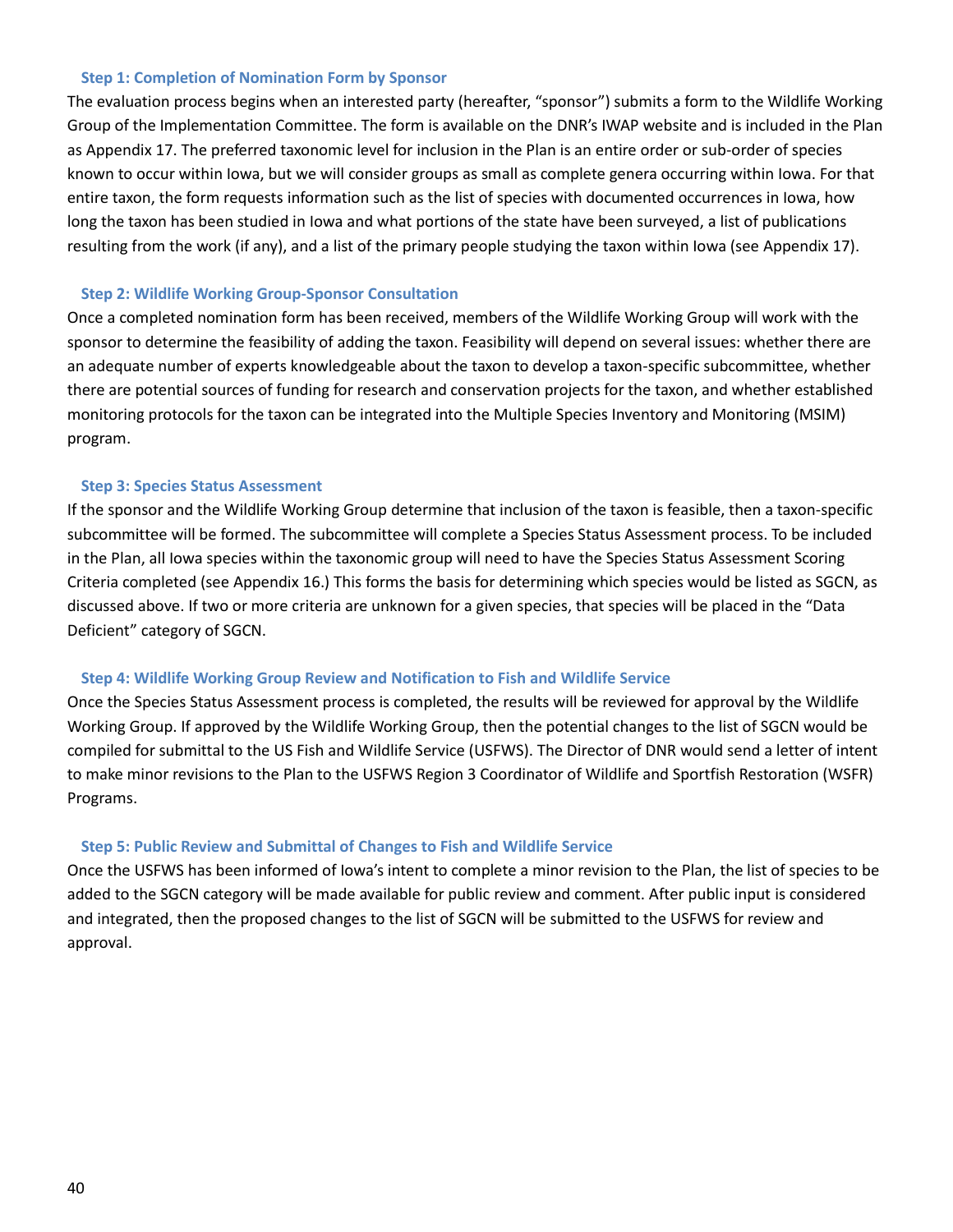### **Table 3- 3. Amphibians of Greatest Conservation Need**

Taxonomic order derived from the Society for the Study of Amphibians and Reptiles Standard English and Scientific Names Document, which can be accessed at: <http://ssarherps.org/>

- **Iowa Listing:** Species having Iowa Endangered, Threatened, or Special Concern Status (from Iowa Code Chapter 77) as of 2015. For up-to-date state listing information, please see the Threatened and Endangered Species Program page on the DNR website at [www.iowadnr.gov](http://www.iowadnr.gov/)
- **National Rank/Listing**: **National Rank** refers to NatureServe Conservation Status Ranks. N1 = Critically Imperiled in Nation; N2 = Imperiled in Nation; N3 = Vulnerable in Nation; N4 = Apparently Secure in Nation; N5 = Secure in Nation. For additional definitions and explanation see Appendix 14. **National Listing** refers to federally Endangered or Threatened species.
- **Rows highlighted in gray**: indicate data deficient SGCN for which information needed to assess conservation status is lacking.

|                | <b>Common Name</b>              | <b>Scientific Name</b>    | <b>Iowa Listing</b> | <b>National Rank/Listing</b> |
|----------------|---------------------------------|---------------------------|---------------------|------------------------------|
| $\mathbf{1}$   | <b>Blue-spotted Salamander</b>  | Ambystoma laterale        | Endangered          | N <sub>5</sub>               |
| $\overline{2}$ | Smallmouth Salamander           | Ambystoma texanum         |                     | N <sub>5</sub>               |
| 3              | <b>Tiger Salamander</b>         | Ambystoma tigrinum        |                     | N <sub>5</sub>               |
| $\overline{a}$ | <b>Common Mudpuppy</b>          | <b>Necturus maculosus</b> | Threatened          | N <sub>5</sub>               |
| 5              | Eastern Newt                    | Notophthalmus viridescens | Threatened          | N <sub>5</sub>               |
| 6              | <b>Great Plains Toad</b>        | Anaxyrus cognatus         |                     | N <sub>5</sub>               |
| $\overline{7}$ | Fowler's Toad                   | Anaxyrus fowleri          |                     | N <sub>5</sub>               |
| 8              | Woodhouse's Toad                | Anaxyrus woodhousii       |                     | N <sub>5</sub>               |
| 9              | <b>Blanchard's Cricket Frog</b> | Acris crepitans           |                     | N <sub>5</sub>               |
| 10             | Cope's Gray Treefrog            | Hyla chrysoscelis         |                     | N <sub>5</sub>               |
| 11             | <b>Eastern Gray Treefrog</b>    | Hyla versicolor           |                     | N <sub>5</sub>               |
| 12             | Crawfish Frog                   | Lithobates areolatus      | Endangered          | N4                           |
| 13             | Pickerel Frog                   | Lithobates palustris      |                     | N <sub>5</sub>               |
| 14             | Northern Leopard Frog           | Lithobates pipiens        |                     | N <sub>5</sub>               |
| 15             | Southern Leopard Frog           | Lithobates sphenocephalus |                     | N <sub>5</sub>               |
| 16             | Plains Spadefoot                | Spea bombifrons           |                     | N <sub>5</sub>               |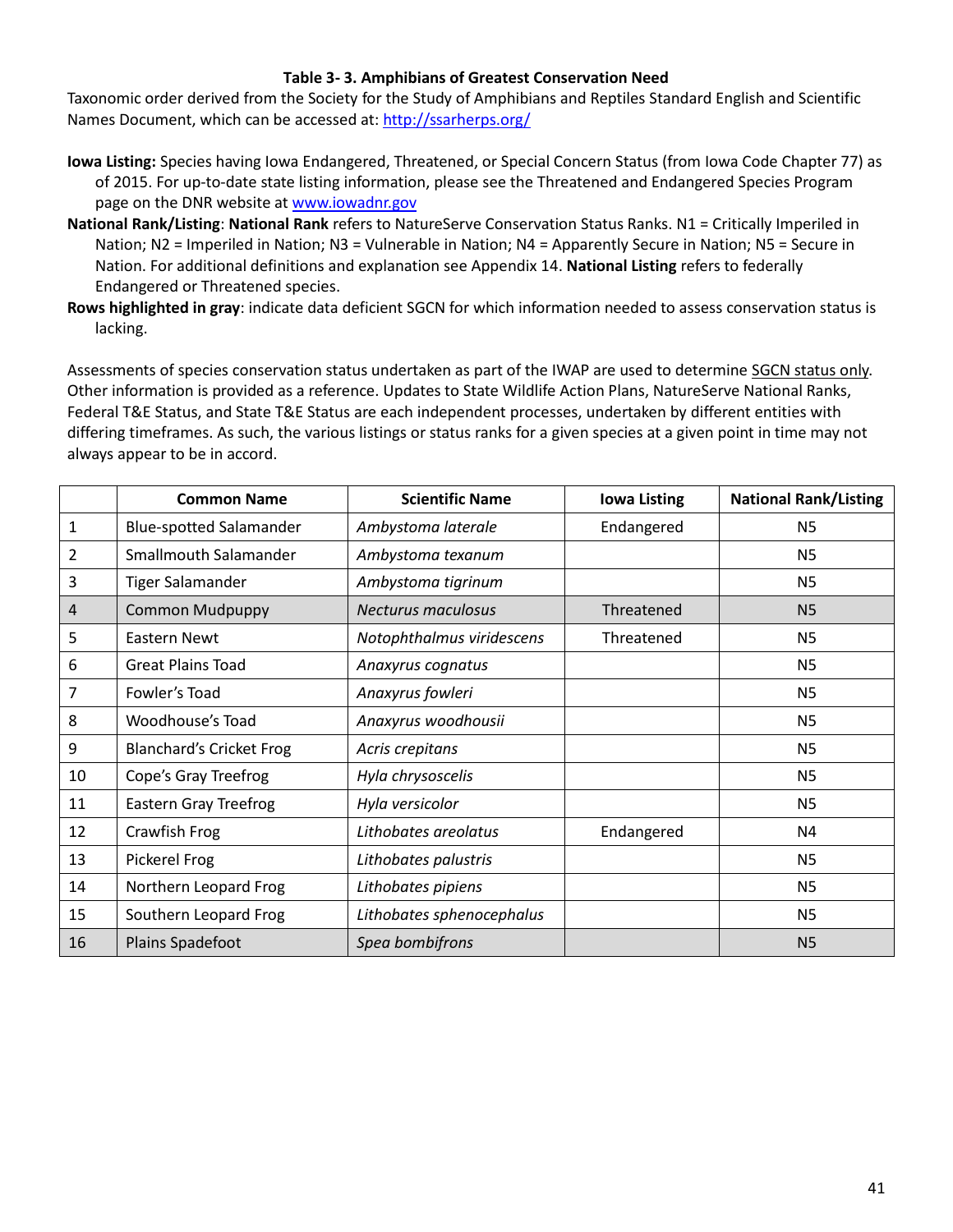### **Table 3- 4. Reptiles of Greatest Conservation Need**

Taxonomic order derived from the Society for the Study of Amphibians and Reptiles Standard English and Scientific Names Document, which can be accessed at: <http://ssarherps.org/>

- **Iowa Listing:** Species having Iowa Endangered, Threatened, or Special Concern Status (from Iowa Code Chapter 77) as of 2015. For up-to-date state listing information, please see the Threatened and Endangered Species Program page on the DNR website at [www.iowadnr.gov](http://www.iowadnr.gov/)
- **National Rank/Listing**: **National Rank** refers to NatureServe Conservation Status Ranks. N1 = Critically Imperiled in Nation; N2 = Imperiled in Nation; N3 = Vulnerable in Nation; N4 = Apparently Secure in Nation; N5 = Secure in Nation. For additional definitions and explanation see Appendix 14. **National Listing** refers to federally Endangered or Threatened species.
- **Rows highlighted in gray**: indicate data deficient SGCN for which information needed to assess conservation status is lacking.

|                         | <b>Common Name</b>                  | <b>Scientific Name</b>         | <b>Iowa Listing</b> | <b>National Rank/Listing</b> |
|-------------------------|-------------------------------------|--------------------------------|---------------------|------------------------------|
| $\mathbf 1$             | <b>Snapping Turtle</b>              | Chelydra serpentina            |                     | <b>N5</b>                    |
| $\overline{2}$          | <b>Blanding's Turtle</b>            | Emydoidea blandingii           | Threatened          | N <sub>4</sub>               |
| 3                       | <b>Wood Turtle</b>                  | Glyptemys insculpta            | Endangered          | N <sub>3</sub>               |
| $\overline{\mathbf{4}}$ | Northern Map Turtle                 | Graptemys geographica          |                     | <b>N5</b>                    |
| 5                       | Southern Map Turtle                 | Graptemys ouachitensis         |                     | N <sub>5</sub>               |
| 6                       | False Map Turtle                    | Graptemys<br>pseudogeographica |                     | N <sub>5</sub>               |
| $\overline{7}$          | Ornate Box Turtle                   | Terrapene ornata               | Threatened          | <b>N5</b>                    |
| 8                       | <b>Yellow Mud Turtle</b>            | Kinosternon flavescens         | Endangered          | N <sub>5</sub>               |
| 9                       | Eastern Musk Turtle                 | Sternotherus odoratus          | Threatened          | N <sub>5</sub>               |
| 10                      | Smooth Softshell                    | Apalone mutica                 |                     | N <sub>5</sub>               |
| 11                      | Spiny Softshell                     | Apalone spinifera              |                     | N <sub>5</sub>               |
| 12                      | Slender Glass Lizard                | Ophisaurus attenuatus          | Threatened          | <b>N5</b>                    |
| 13                      | <b>Common Five-lined Skink</b>      | Plestiodon fasciatus           |                     | N <sub>5</sub>               |
| 14                      | <b>Great Plains Skink</b>           | Plestiodon obsoletus           | Endangered          | <b>N5</b>                    |
| 15                      | <b>Prairie Skink</b>                | Plestiodon septentrionalis     |                     | N <sub>5</sub>               |
| 16                      | Six-Lined Racerunner                | Aspidocelis sexlineatus        |                     | <b>N5</b>                    |
| 17                      | Western Worm Snake                  | Carphophis vermis              | Threatened          | <b>N5</b>                    |
| 18                      | (Prairie) Ringneck Snake            | Diadophis punctatus            |                     | <b>N5</b>                    |
| 19                      | Western (Plains) Hog-nosed<br>Snake | <b>Heterodon nasicus</b>       | Endangered          | <b>N5</b>                    |
| 20                      | Eastern Hognose Snake               | Heterodon platirhinos          |                     | <b>N5</b>                    |
| 21                      | Prairie Kingsnake                   | Lampropeltis calligaster       |                     | <b>N5</b>                    |
| 22                      | Speckled Kingsnake                  | Lampropeltis holbrooki         | Threatened          | N <sub>5</sub>               |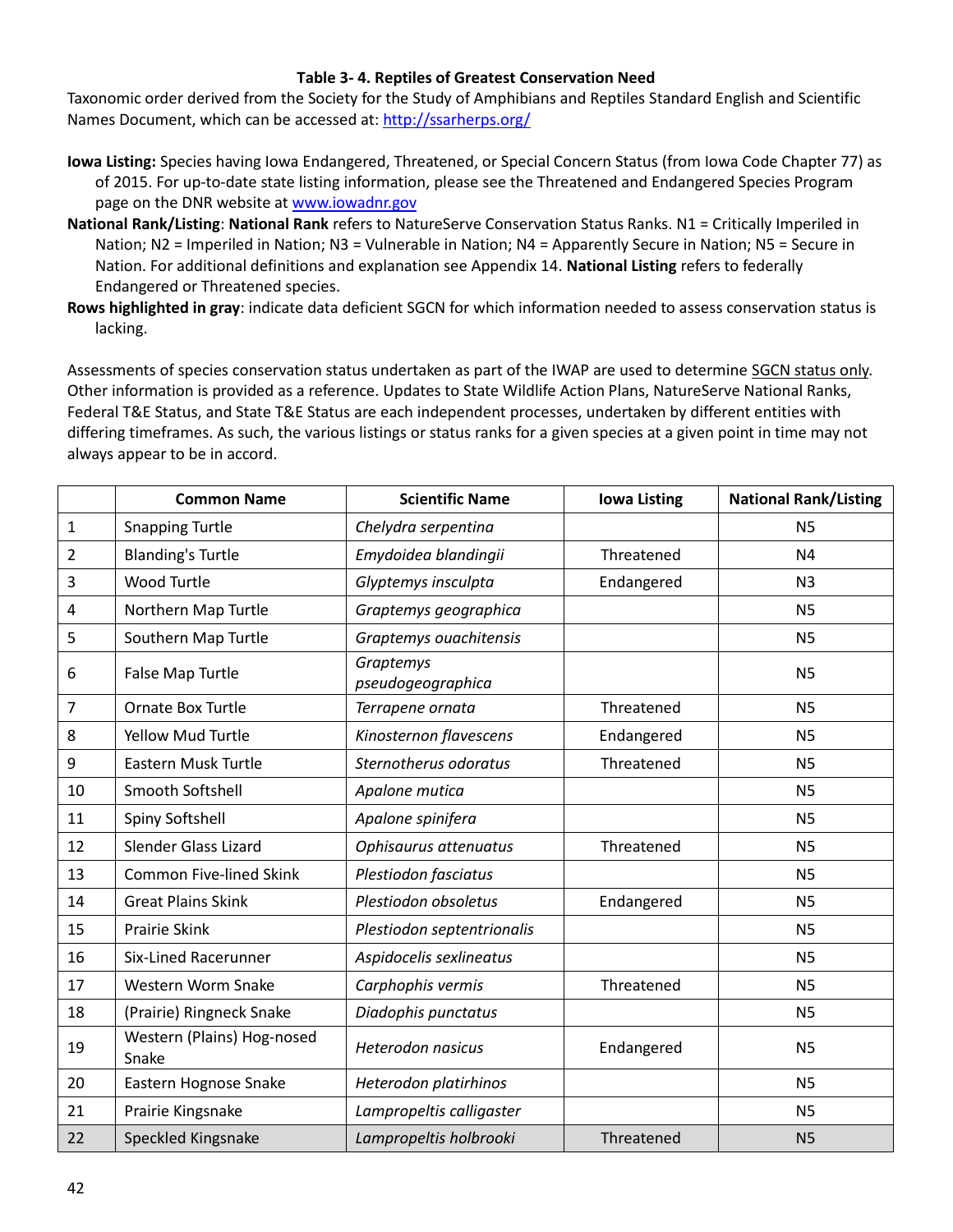|    | <b>Common Name</b>                              | <b>Scientific Name</b>    | <b>Iowa Listing</b>    | <b>National Rank/Listing</b> |
|----|-------------------------------------------------|---------------------------|------------------------|------------------------------|
| 23 | *Plainbelly (Copperbelly)<br><b>Water Snake</b> | Nerodia erythrogaster     | Endangered             | <b>N5</b><br>Threatened      |
| 24 | Diamondback Water Snake                         | Nerodia rhombifer         | Threatened             | N <sub>5</sub>               |
| 25 | <b>Common Water Snake</b>                       | Nerodia sipedon           |                        | <b>N5</b>                    |
| 26 | Smooth Green Snake                              | Opheodrys vernalis        | Special Concern        | <b>N5</b>                    |
| 27 | <b>Western Rat Snake</b>                        | Elaphe obsoleta           |                        | N <sub>5</sub>               |
| 28 | Western Fox Snake                               | Pantherophis ramspotti    |                        | N <sub>5</sub>               |
| 29 | Gopher (Bull) Snake                             | Pituophis catenifer       | <b>Special Concern</b> | <b>N5</b>                    |
| 30 | Graham's Crayfish Snake                         | Regina grahamii           |                        | <b>N5</b>                    |
| 31 | (Northern) Redbelly Snake                       | Storeria occipitomaculata |                        | N <sub>5</sub>               |
| 32 | Western Ribbon Snake                            | Thamnophis proximus       |                        | <b>N5</b>                    |
| 33 | <b>Plains Garter Snake</b>                      | Thamnophis radix          |                        | <b>N5</b>                    |
| 34 | Lined snake                                     | Tropidoclonion lineatum   |                        | N <sub>5</sub>               |
| 35 | Smooth Earthsnake                               | Virginia valeriae         |                        | N <sub>5</sub>               |
| 36 | Copperhead                                      | Agkistrodon contortrix    | Endangered             | <b>N5</b>                    |
| 37 | <b>Timber Rattlesnake</b>                       | Crotalus horridus         |                        | N <sub>4</sub>               |
| 38 | Prairie Rattlesnake                             | Crotalus viridis          | Endangered             | <b>N5</b>                    |
| 39 | Eastern Massasauga                              | Sistrurus catenatus       |                        | N <sub>3</sub><br>Candidate  |
| 40 | Western Massasauga                              | Sistrurus turgeminus      |                        | <b>N3N4</b><br>Candidate     |

\*The Copperbelly Water Snake (*Nerodia erythrogaster neglecta*) was renamed Plainbelly Water Snake (*Nerodia erythrogaster*) after the subspecies designation was removed. However, as of 2015, the Copperbelly Water Snake (*Nerodia erythrogaster neglecta*) is still federally listed as threatened (status not yet updated to show recent taxonomic name change).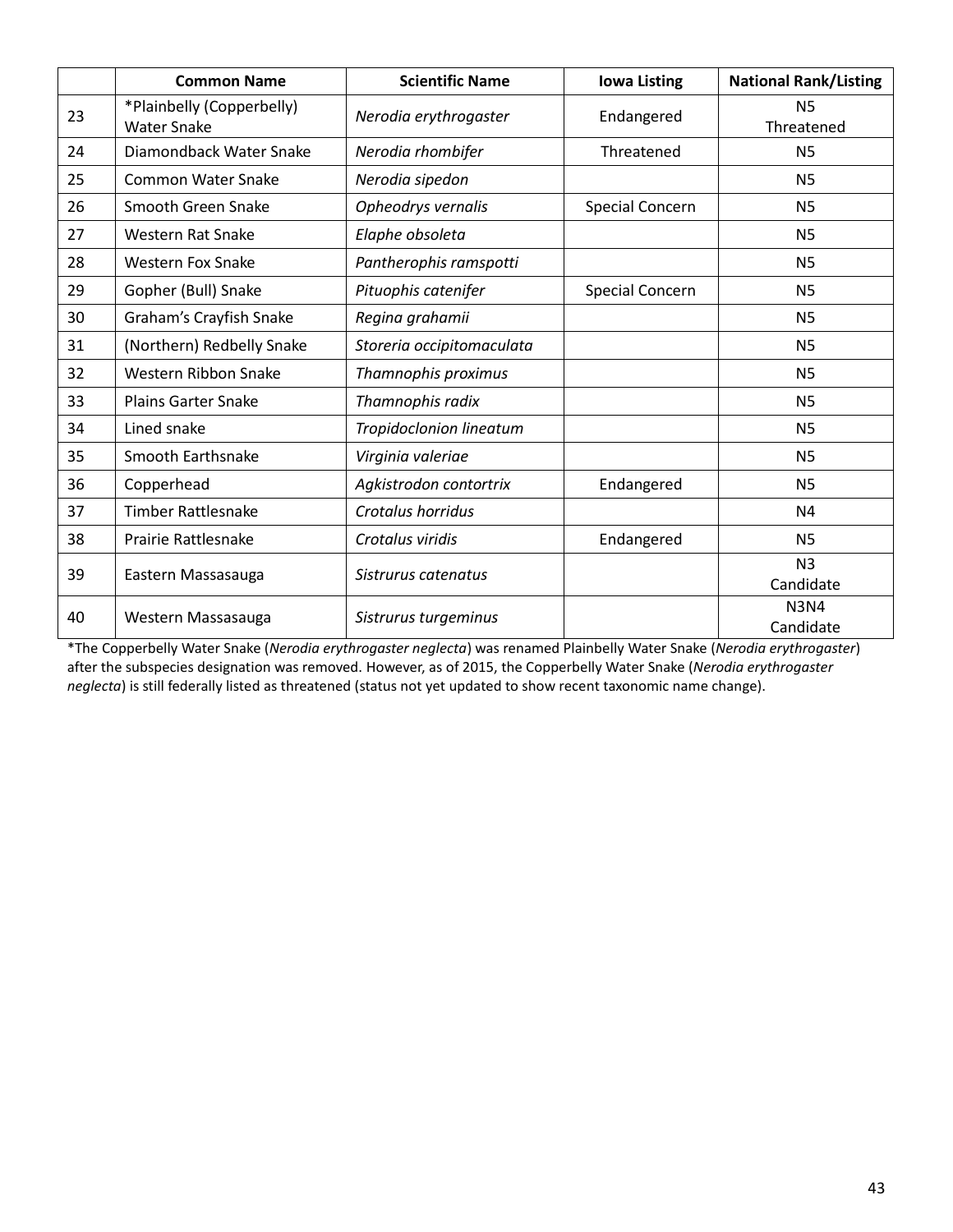### **Table 3- 5. Breeding Birds of Greatest Conservation Need**

Taxonomic order derived from the American Ornithologists' Union Check-List of North American Birds, which can be accessed at: [http://www.aou.org/checklist/north/.](http://www.aou.org/checklist/north/)

- **Iowa Listing:** Species having Iowa Endangered, Threatened, or Special Concern Status (from Iowa Code Chapter 77) as of 2015. For up-to-date state listing information, please see the Threatened and Endangered Species Program page on the DNR website at [www.iowadnr.gov.](http://www.iowadnr.gov/)
- **National Rank/Listing**: **National Rank** refers to NatureServe Conservation Status Ranks. N1 = Critically Imperiled in Nation; N2 = Imperiled in Nation; N3 = Vulnerable in Nation; N4 = Apparently Secure in Nation; N5 = Secure in Nation. For additional definitions and explanation see Appendix 14. **National Listing** refers to federally Endangered or Threatened species.
- **Regionally Important**: Partners in Flight regionally important birds in Bird Conservation Regions 11 (Prairie Pothole), 22 (Eastern Tallgrass Prairie), and 23 (Prairie Hardwood Transition).
- **Rows highlighted in gray**: indicate data deficient SGCN for which information needed to assess conservation status is lacking.

|                | <b>Common Name</b>                   | <b>Scientific Name</b>       | <b>Iowa Listing</b>    | <b>National</b><br>Rank/Listing | <b>Regionally</b><br>Important |
|----------------|--------------------------------------|------------------------------|------------------------|---------------------------------|--------------------------------|
| $\mathbf{1}$   | Trumpeter Swan                       | Cygnus buccinator            |                        | <b>N4B, N4N</b>                 |                                |
| $\overline{2}$ | American Wigeon                      | Anas americana               |                        | <b>N5B, N5N</b>                 |                                |
| 3              | <b>Blue-winged Teal</b>              | Anas discors                 |                        | <b>N5B, N5N</b>                 |                                |
| 4              | Northern Pintail                     | Anas acuta                   |                        | <b>N5B, N5N</b>                 |                                |
| 5              | Canvasback                           | Aythya valisineria           |                        | <b>N5B, N5N</b>                 |                                |
| 6              | Redhead                              | Aythya americana             |                        | <b>N5B, N5N</b>                 |                                |
| 7              | Ring-necked Duck                     | Aythya collaris              |                        | <b>N5B, N5N</b>                 |                                |
| 8              | Lesser Scaup                         | Aythya affinis               |                        | <b>N5B, N5N</b>                 |                                |
| $9\,$          | Northern Bobwhite                    | Colinus virginianus          |                        | <b>N5</b>                       | 22, 23                         |
| 10             | <b>Ruffed Grouse</b>                 | Bonasa umbellus              |                        | <b>N5</b>                       | 11, 23                         |
| 11             | <b>Sharp-tailed Grouse</b>           | Tympanuchus phasianellus     | Presumed<br>Extirpated | N4                              | 11                             |
| 12             | Greater Prairie-Chicken              | Tympanuchus cupido           |                        | N <sub>4</sub>                  | 11, 22, 23                     |
| 13             | <b>Red-necked Grebe</b>              | Podiceps grisegena           |                        | <b>N5B, N5N</b>                 |                                |
| 14             | <b>Eared Grebe</b>                   | Podiceps nigricollis         |                        | <b>N5B, N5N</b>                 |                                |
| 15             | American White Pelican               | Pelecanus erythrorhynchos    |                        | N <sub>4</sub>                  |                                |
| 16             | American Bittern                     | <b>Botaurus lentiginosus</b> |                        | <b>N4B, N4N</b>                 |                                |
| 17             | <b>Black-crowned Night-</b><br>Heron | Nycticorax nycticorax        |                        | <b>N5B, N5N</b>                 |                                |
| 18             | White-faced Ibis                     | Plegadis chihi               |                        | <b>N4B, N4N</b>                 |                                |
| 19             | <b>Bald Eagle</b>                    | Haliaeetus leucocephalus     | Special<br>Concern     | <b>N5B, N5N</b>                 |                                |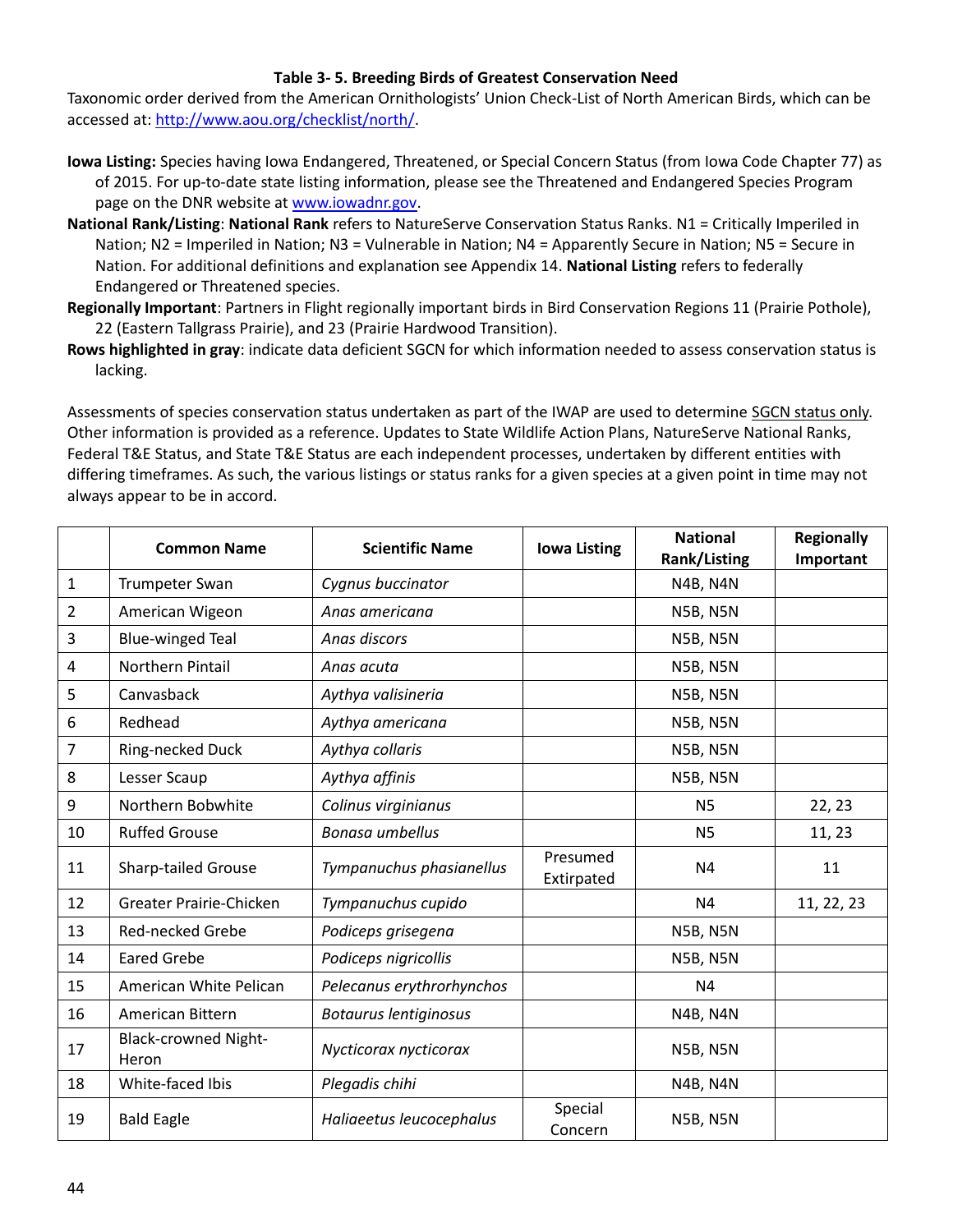|    | <b>Common Name</b>                     | <b>Scientific Name</b>               | <b>Iowa Listing</b> | <b>National</b><br><b>Rank/Listing</b> | <b>Regionally</b><br>Important |
|----|----------------------------------------|--------------------------------------|---------------------|----------------------------------------|--------------------------------|
| 20 | Northern Harrier                       | Circus cyaneus                       | Endangered          | <b>N5B, N5N</b>                        | 11                             |
| 21 | Red-shouldered Hawk                    | <b>Buteo lineatus</b>                | Endangered          | <b>N5B, N5N</b>                        |                                |
| 22 | <b>Broad-winged Hawk</b>               | <b>Buteo platypterus</b>             |                     | N <sub>5</sub> B                       |                                |
| 23 | Swainson's Hawk                        | <b>Buteo swainsoni</b>               |                     | N <sub>5</sub> B                       | 11                             |
| 24 | <b>King Rail</b>                       | Rallus elegans                       | Endangered          | <b>N4B, N4N</b>                        |                                |
| 25 | Common Gallinule<br>(formerly Moorhen) | Gallinula chloropus                  |                     | <b>N5B, N5N</b>                        |                                |
| 26 | <b>Piping Plover</b>                   | Charadrius melodus                   | Endangered          | <b>N3B, N3N</b><br>Endangered          |                                |
| 27 | <b>Upland Sandpiper</b>                | Bartramia longicauda                 |                     | N <sub>5</sub> B                       |                                |
| 28 | Wilson's Snipe                         | Gallinago delicata                   |                     | <b>N5B, N5N</b>                        |                                |
| 29 | American Woodcock                      | Scolopax minor                       |                     | <b>N5B, N5N</b>                        |                                |
| 30 | Wilson's Phalarope                     | Phalaropus tricolor                  |                     | N <sub>5</sub> B                       |                                |
| 31 | Franklin's Gull                        | Larus pipixcan                       |                     | N4B                                    |                                |
| 32 | Least Tern                             | Sterna antillarum                    | Endangered          | N <sub>4</sub> B<br>Endangered         |                                |
| 33 | <b>Black Tern</b>                      | Chlidonias niger                     | Special<br>Concern  | N4B                                    |                                |
| 34 | Forster's Tern                         | Sterna forsteri                      | Special<br>Concern  | <b>N5B, N5N</b>                        |                                |
| 35 | Yellow-billed Cuckoo                   | Coccyzus americanus                  |                     | N <sub>5</sub> B                       | 22, 23                         |
| 36 | <b>Black-billed Cuckoo</b>             | Coccyzus erythropthalmus             |                     | N <sub>5</sub> B                       | 11, 22, 23                     |
| 37 | <b>Barn Owl</b>                        | Tyto alba                            | Endangered          | <b>N5</b>                              |                                |
| 38 | Eastern Screech-owl                    | Otus asio                            |                     | <b>N5</b>                              |                                |
| 39 | <b>Burrowing Owl</b>                   | Speotyto cunicularia                 |                     | <b>N4B, N4N</b>                        | 11                             |
| 40 | Long-eared Owl                         | Asio otus                            | Threatened          | <b>N5B, N5N</b>                        |                                |
| 41 | Short-eared Owl                        | Asio flammeus                        | Endangered          | <b>N5B, N5N</b>                        | 11                             |
| 42 | Common Nighthawk                       | Chordeiles minor                     |                     | N <sub>5</sub> B                       | 11, 22                         |
| 43 | Chuck-will's-widow                     | Caprimulgus carolinensis             |                     | N5B, NNRN                              |                                |
| 44 | Eastern Whip-poor-will                 | Caprimulgus vociferus                |                     | N5B, NNRN                              | 22, 23                         |
| 45 | <b>Chimney Swift</b>                   | Chaetura pelagica                    |                     | N <sub>5</sub> B                       | 11, 22, 23                     |
| 46 | <b>Belted Kingfisher</b>               | Ceryle alcyon                        |                     | <b>N5B, N5N</b>                        | 11, 22, 23                     |
| 47 | Red-headed Woodpecker                  | <b>Melanerpes</b><br>erythrocephalus |                     | <b>N5B, N5N</b>                        | 11, 22, 23                     |
| 48 | Northern Flicker                       | Colaptes auratus                     |                     | <b>N5B, N5N</b>                        | 11, 22, 23                     |
| 49 | American Kestrel                       | Falco sparverius                     |                     | <b>N5B, N5N</b>                        | 23                             |
| 50 | Peregrine Falcon                       | Falco peregrinus                     | Special<br>Concern  | <b>N4B, N4N</b>                        |                                |
| 51 | Eastern Wood-pewee                     | Contopus virens                      |                     | N <sub>5</sub> B                       | 22                             |
| 52 | Acadian Flycatcher                     | Empidonax virescens                  |                     | N <sub>5</sub> B                       | 22, 23                         |
| 53 | Say's Phoebe                           | Sayornis saya                        |                     | <b>N4N, N5B</b>                        |                                |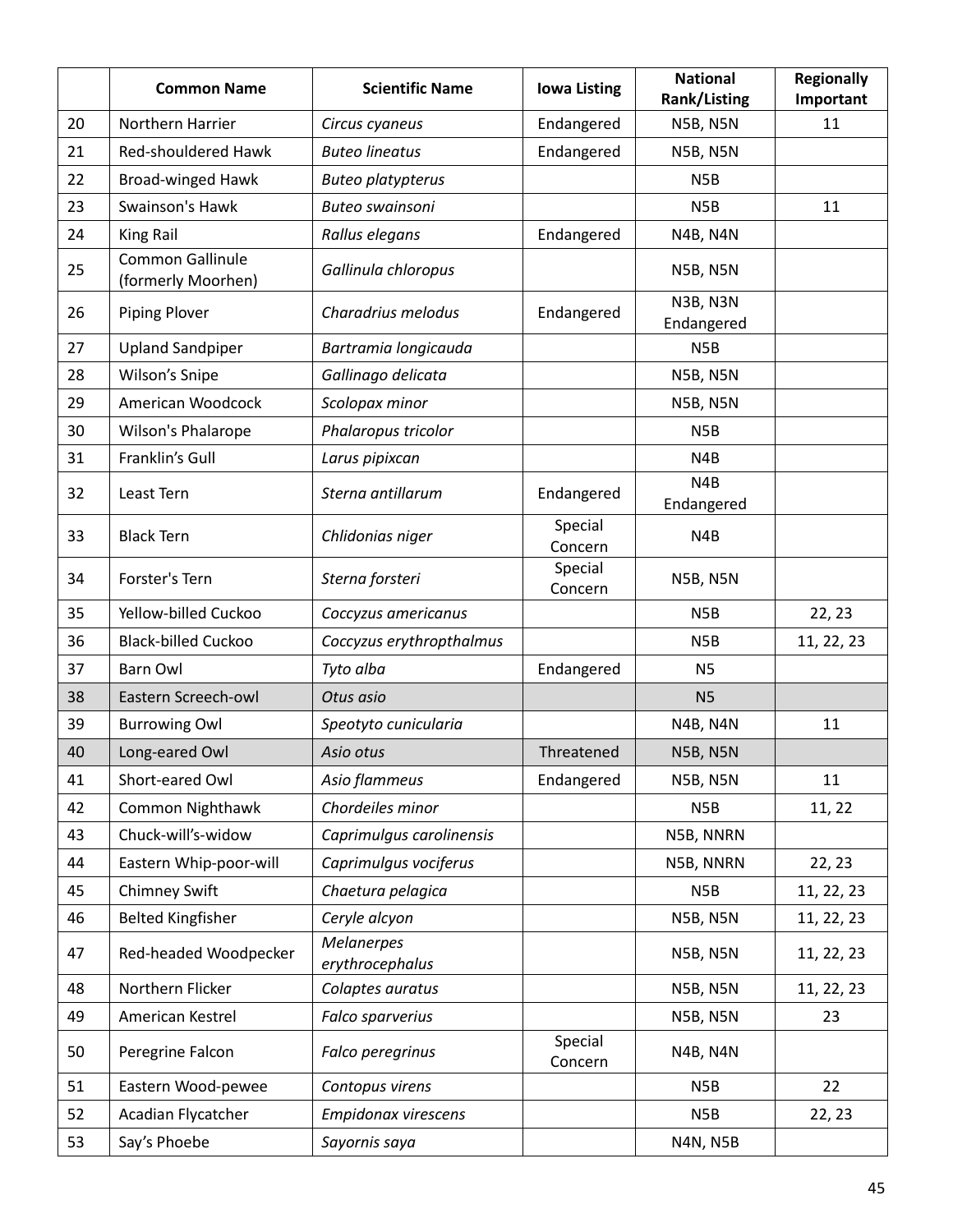|    | <b>Common Name</b>         | <b>Scientific Name</b> | <b>Iowa Listing</b> | <b>National</b><br>Rank/Listing | <b>Regionally</b><br>Important |
|----|----------------------------|------------------------|---------------------|---------------------------------|--------------------------------|
| 54 | Eastern Kingbird           | Tyrannus tyrannus      |                     | N <sub>5</sub> B                | 11, 22, 23                     |
| 55 | Loggerhead Shrike          | Lanius ludovicianus    |                     | N <sub>4</sub>                  | 11, 22                         |
| 56 | <b>Bell's Vireo</b>        | Vireo bellii           |                     | N <sub>4</sub> B                | 22                             |
| 57 | <b>Horned Lark</b>         | Eremophila alpestris   |                     | <b>N5B, N5N</b>                 | 11, 22, 23                     |
| 58 | <b>Purple Martin</b>       | Progne subis           |                     | N <sub>5</sub> B                | 22                             |
| 59 | <b>Bank Swallow</b>        | Riparia riparia        |                     | N <sub>5</sub> B                | 11, 22, 23                     |
| 60 | Sedge Wren                 | Cistothorus platensis  |                     | <b>N4B, N5N</b>                 | 11                             |
| 61 | Bewick's Wren              | Thryomanes bewickii    |                     | N <sub>5</sub> B                |                                |
| 62 | Veery                      | Catharus fuscescens    |                     | N <sub>5</sub> B                | 23                             |
| 63 | Wood Thrush                | Hylocichla mustelina   |                     | N <sub>5</sub> B                | 22, 23                         |
| 64 | <b>Brown Thrasher</b>      | Toxostoma rufum        |                     | <b>N5</b>                       | 11, 22, 23                     |
| 65 | Worm-eating Warbler        | Helmitheros vermivorus |                     | N <sub>5</sub> B                |                                |
| 66 | Golden-winged Warbler      | Vermivora chrysoptera  |                     | N <sub>4</sub> B                | 11, 23                         |
| 67 | Prothonotary Warbler       | Protonotaria citrea    |                     | N <sub>5</sub> B                | 22                             |
| 68 | Kentucky Warbler           | Geothlypis formosus    |                     | N <sub>5</sub> B                | 22                             |
| 69 | Common Yellowthroat        | Geothlypis trichas     |                     | <b>N5</b>                       | 22, 23                         |
| 70 | Cerulean Warbler           | Setophaga cerulea      |                     | N4B                             | 22, 23                         |
| 71 | <b>Field Sparrow</b>       | Spizella pusilla       |                     | <b>N5</b>                       | 11, 22, 23                     |
| 72 | <b>Grasshopper Sparrow</b> | Ammodramus savannarum  |                     | <b>N5B, N5N</b>                 | 11, 22, 23                     |
| 73 | Henslow's Sparrow          | Ammodramus henslowii   | Threatened          | <b>N3B, N4N</b>                 | 22, 23                         |
| 74 | Dickcissel                 | Spiza americana        |                     | N <sub>5</sub> B                | 11, 22, 23                     |
| 75 | <b>Bobolink</b>            | Dolichonyx oryzivorus  |                     | N <sub>5</sub> B                | 11, 22, 23                     |
| 76 | Eastern Meadowlark         | Sturnella magna        |                     | <b>N5</b>                       | 22, 23                         |
| 77 | Western Meadowlark         | Sturnella neglecta     |                     | <b>N5</b>                       | 11                             |
| 78 | <b>Baltimore Oriole</b>    | Icterus galbula        |                     | N <sub>5</sub> B                | 22, 23                         |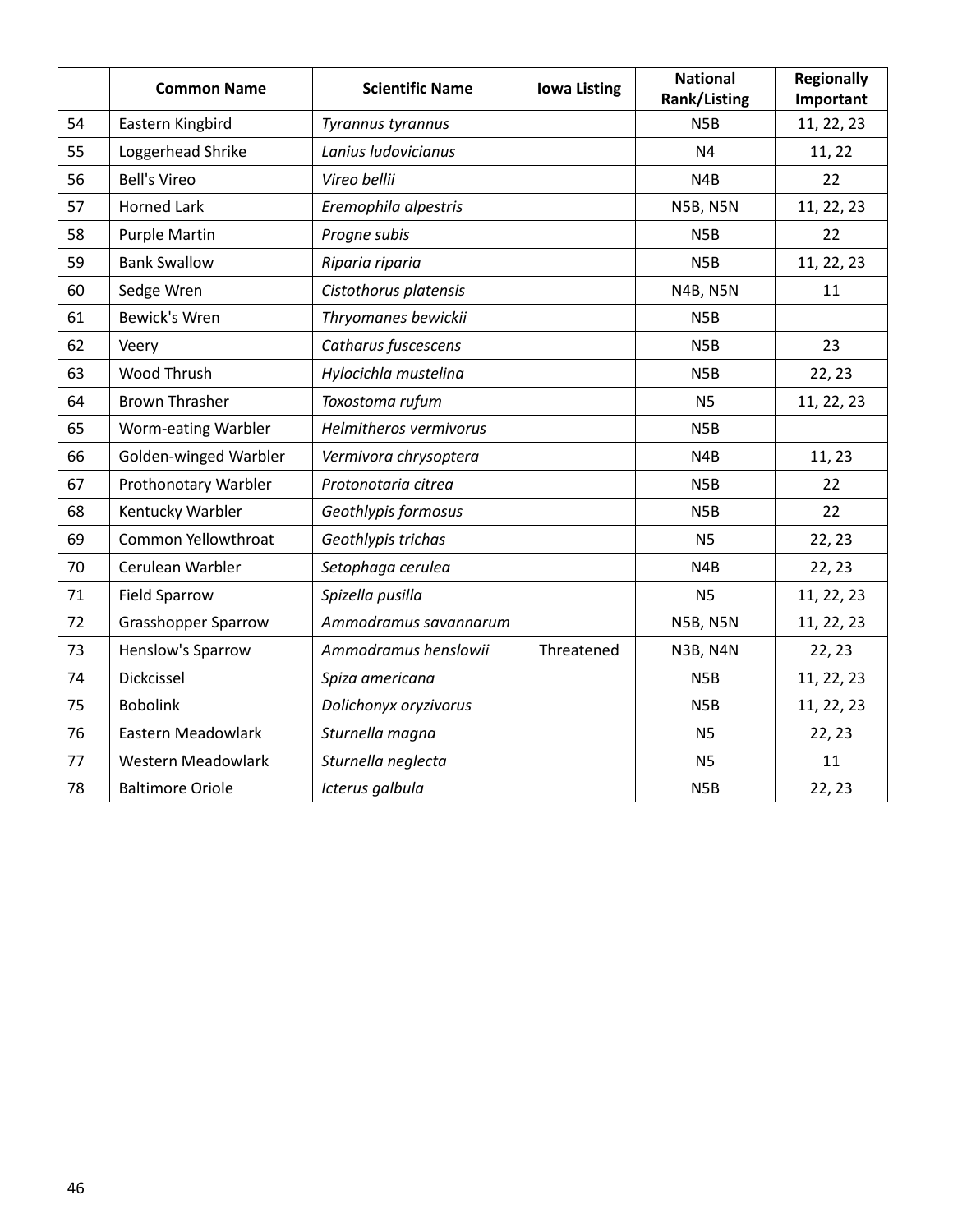### **Table 3- 6. Non-breeding Birds of Greatest Conservation Need**

Taxonomic order derived from the American Ornithologists' Union Check-List of North American Birds, which can be accessed at: [http://www.aou.org/checklist/north/.](http://www.aou.org/checklist/north/)

- **National Rank/Listing**: **National Rank** refers to NatureServe Conservation Status Ranks. N1 = Critically Imperiled in Nation; N2 = Imperiled in Nation; N3 = Vulnerable in Nation; N4 = Apparently Secure in Nation; N5 = Secure in Nation. For additional definitions and explanation see Appendix 14. **National Listing** refers to federally Endangered or Threatened species.
- **Regionally Important**: Partners in Flight regionally important birds in Bird Conservation Regions 11 (Prairie Pothole), 22 (Eastern Tallgrass Prairie), and 23 (Prairie Hardwood Transition).
- **Rows highlighted in gray**: indicate data deficient SGCN for which information needed to assess conservation status is lacking.

|                | <b>Common Name</b>             | <b>Scientific Name</b>     | <b>National Rank/Listing</b>   | <b>Regionally</b><br>Important |
|----------------|--------------------------------|----------------------------|--------------------------------|--------------------------------|
| $\mathbf{1}$   | <b>Greater Scaup</b>           | Aythya marila              | <b>N5B, N5N</b>                |                                |
| 2              | Common Loon                    | Gavia immer                | <b>N4B, N5N</b>                |                                |
| 3              | Little Blue Heron              | Egretta caerulea           | <b>N5B, N5N</b>                |                                |
| 4              | <b>Yellow Rail</b>             | Coturnicops noveboracensis | N3B, N4N                       |                                |
| 5              | <b>Black Rail</b>              | Laterallus jamaicensis     | <b>N3B, N3N</b>                |                                |
| 6              | <b>Whooping Crane</b>          | Grus americana             | N <sub>1</sub> N<br>Endangered |                                |
| $\overline{7}$ | Black-bellied plover           | Pluvialis squatarola       | <b>N5B, N5N</b>                |                                |
| 8              | American Golden-Plover         | Pluvialis dominica         | N <sub>5</sub> B               |                                |
| 9              | Lesser Yellowlegs              | Tringa flavipes            | <b>N5B, N5N</b>                |                                |
| 10             | Whimbrel                       | Numenius phaeopus          | <b>N5B, N5N</b>                |                                |
| 11             | Long-billed Curlew             | Numenius americanus        | <b>N5B, N5N</b>                |                                |
| 12             | <b>Hudsonian Godwit</b>        | Limosa haemastica          | <b>N3?B</b>                    |                                |
| 13             | <b>Marbled Godwit</b>          | Limosa fedoa               | <b>N5B, N5N</b>                |                                |
| 14             | Ruddy Turnstone                | Arenaria interpres         | <b>N5B, N5N</b>                |                                |
| 15             | <b>Red Knot</b>                | Calidris canutus           | N2N3B, N3N<br>Threatened       |                                |
| 16             | Sanderling                     | Calidris alba              | <b>N4B, N5N</b>                |                                |
| 17             | Semipalmated Sandpiper         | Calidris pusilla           | N <sub>5</sub> B               |                                |
| 18             | White-rumped Sandpiper         | Calidris fuscicollis       | N3B                            |                                |
| 19             | Pectoral Sandpiper             | Calidris melanotos         | N <sub>5</sub> B               |                                |
| 20             | <b>Stilt Sandpiper</b>         | Micropalama himantopus     | <b>N3B, N4N</b>                |                                |
| 21             | <b>Buff-breasted Sandpiper</b> | Tryngites subruficollis    | N4B                            |                                |
| 22             | Short-billed Dowitcher         | Limnodromus griseus        | <b>N5B, N5N</b>                |                                |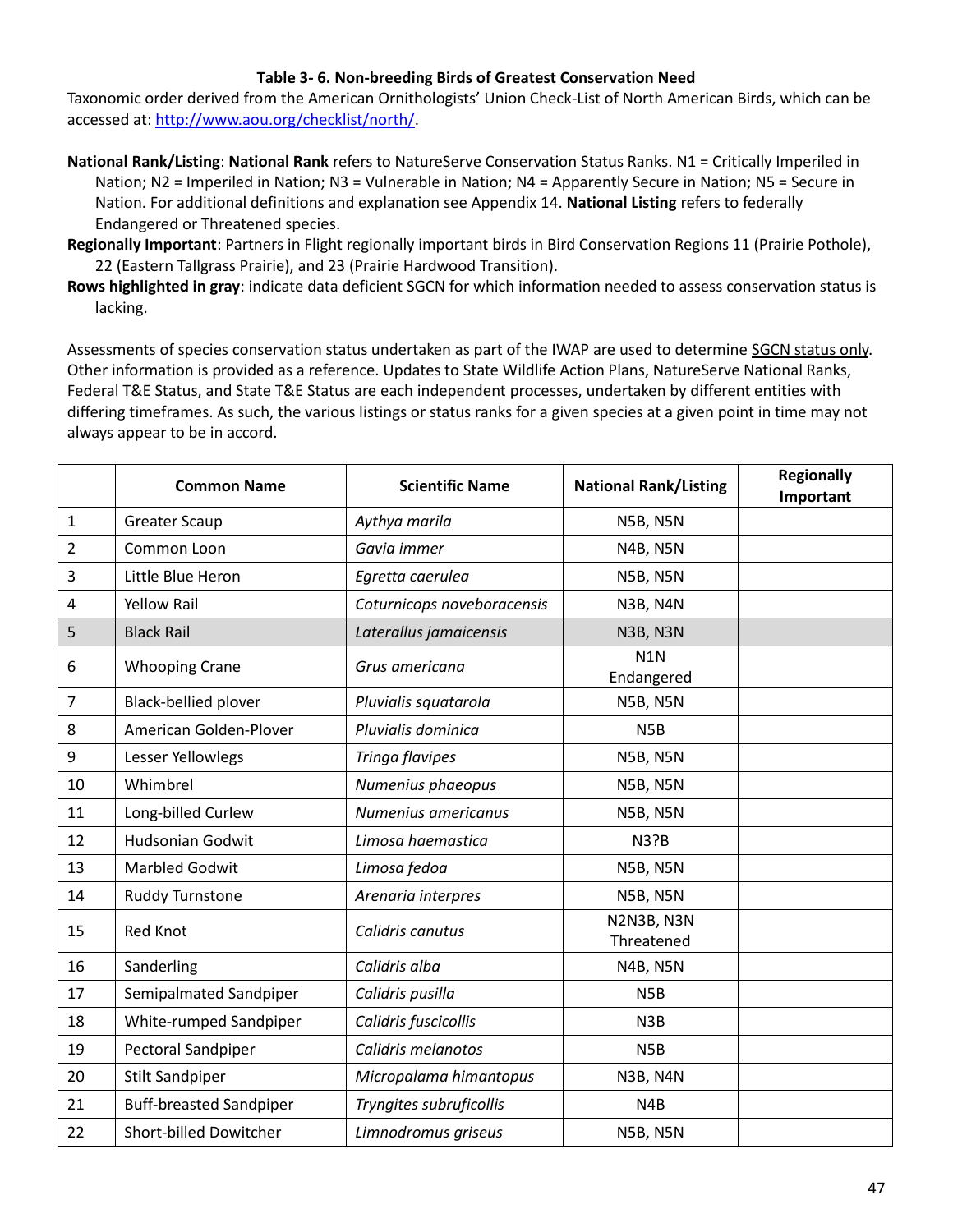|    | <b>Common Name</b>          | <b>Scientific Name</b>  | <b>National Rank/Listing</b> | <b>Regionally</b><br>Important |
|----|-----------------------------|-------------------------|------------------------------|--------------------------------|
| 23 | Long-billed Dowitcher       | Limnodromus scolopaceus | <b>N5B, N5N</b>              |                                |
| 24 | Caspian Tern                | Sterna caspia           | N4N5B, N4N                   |                                |
| 25 | Olive-sided Flycatcher      | Contopus cooperi        | N4B                          |                                |
| 26 | Sprague's pipit             | Anthus spragueii        | <b>N4B, N4N</b><br>Candidate | 11                             |
| 27 | <b>Bohemian Waxwing</b>     | Bombycilla garrulus     | <b>N5B, N5N</b>              |                                |
| 28 | Smith's Longspur            | Calcarius pictus        | <b>N4B, N5N</b>              |                                |
| 29 | <b>Bay-breasted Warbler</b> | Dendroica castanea      | N5B                          |                                |
| 30 | Canada Warbler              | Cardellina canadensis   | N <sub>5</sub> B             |                                |
| 31 | American Tree Sparrow       | Spizella arborea        | <b>N5B, N5N</b>              |                                |
| 32 | Le Conte's Sparrow          | Ammodramus leconteii    | <b>N3B, N4N</b>              | 11                             |
| 33 | Harris's Sparrow            | Zonotrichia querula     | N5N                          |                                |
| 34 | White-winged Crossbill      | Loxia leucoptera        | <b>N5</b>                    |                                |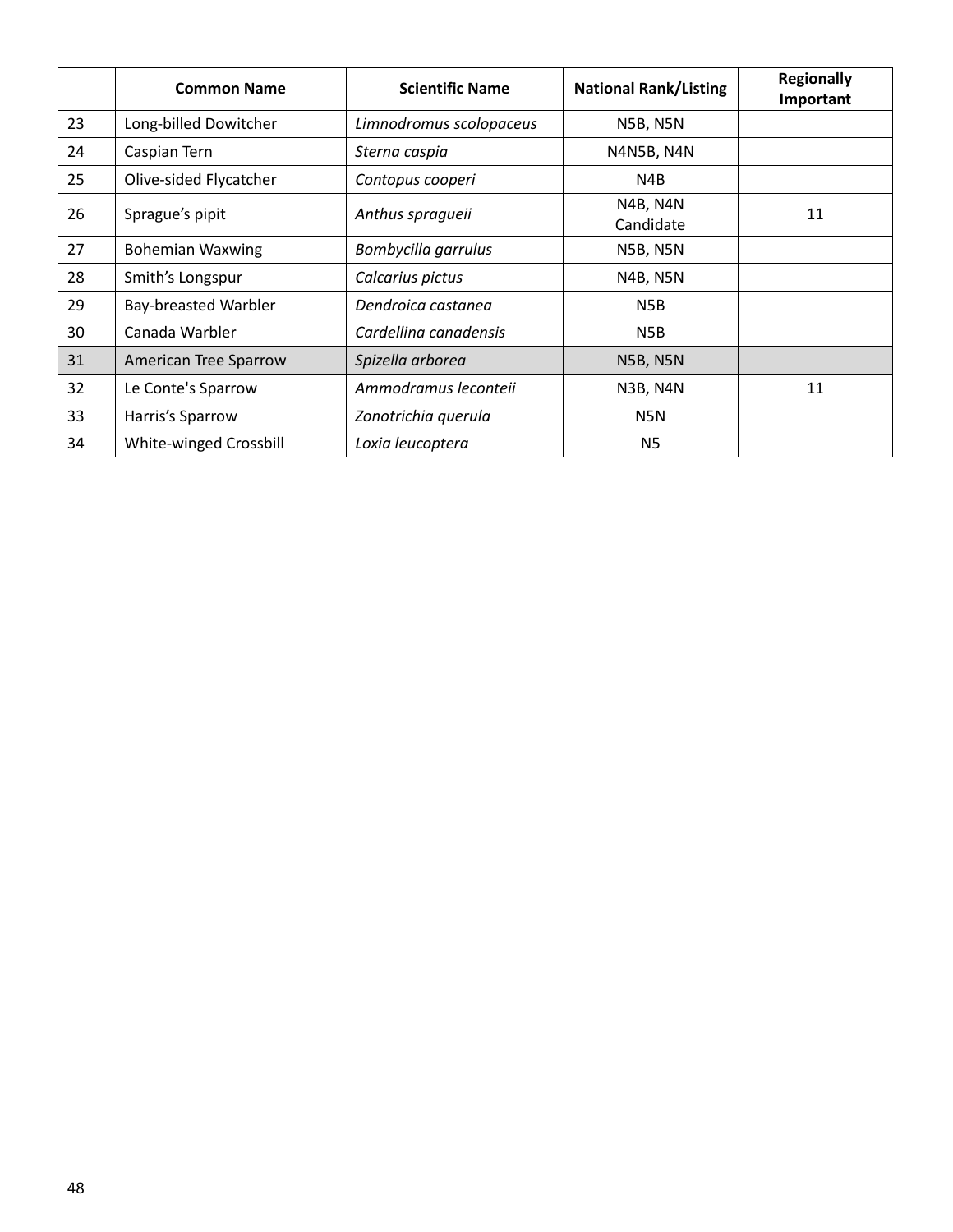#### **Table 3- 7. Butterflies of Greatest Conservation Need**

Taxonomic order and scientific names derived from: Opler, P.A., and A.D. Warren. 2002. Butterflies of North America. 2. Scientific Names List for Butterfly Species of North America, north of Mexico. C.P Gillette Museum of Arthropod Diversity, Department of Bioagricultural Sciences and Pest Management, Colorado State University, Fort Collins, Colorado. 79 pp. This can be accessed at: http://www.biology.ualberta.ca/old site/uasm/Opler&Warren.pdf

- **Iowa Listing**: species having Iowa Endangered, Threatened, or Special Concern Status (from Iowa Code Chapter 77) as of 2015. For up-to-date state listing information, please see the Threatened and Endangered Species Program page on the DNR website at [www.iowadnr.gov](http://www.iowadnr.gov/)
- **National Rank/Listing**: **National Rank** refers to NatureServe Conservation Status Ranks. N1 = Critically Imperiled in Nation; N2 = Imperiled in Nation; N3 = Vulnerable in Nation; N4 = Apparently Secure in Nation; N5 = Secure in Nation. For additional definitions and explanation see Appendix 14. **National Listing** refers to federally Endangered or Threatened species.
- **Rows highlighted in gray**: indicate data deficient SGCN for which information needed to assess conservation status is lacking.

|                | <b>Common Name</b>            | <b>Scientific Name</b>          | <b>Iowa Listing</b>    | <b>National Rank/Listing</b> |
|----------------|-------------------------------|---------------------------------|------------------------|------------------------------|
| $1\,$          | Pipevine Swallowtail          | <b>Battus philenor</b>          | <b>Special Concern</b> | <b>N5</b>                    |
| $\overline{2}$ | Zebra Swallowtail             | Eurytides marcellus             | <b>Special Concern</b> | <b>N5</b>                    |
| 3              | Spicebush Swallowtail         | Papilio troilus                 |                        | N4?                          |
| 4              | Olympia Marble                | Euchloe olympia                 | <b>Special Concern</b> | <b>N4N5</b>                  |
| 5              | Harvester                     | Feniseca tarquinius             |                        | N <sub>4</sub>               |
| 6              | Purplish Copper               | Lycaena helloides               | <b>Special Concern</b> | <b>N5</b>                    |
| 7              | <b>Acadian Hairstreak</b>     | Satyrium acadica                | <b>Special Concern</b> | <b>N5</b>                    |
| 8              | <b>Edward's Hairstreak</b>    | Satyrium edwardsii              | <b>Special Concern</b> | N <sub>4</sub>               |
| 9              | <b>Hickory Hairstreak</b>     | Satyrium caryaevorum            | <b>Special Concern</b> | N <sub>4</sub>               |
| 10             | <b>Striped Hairstreak</b>     | Satyrium liparops               | <b>Special Concern</b> | <b>N5</b>                    |
| 11             | White M. Hairstreak           | Parrhasius m-album              |                        | <b>N5</b>                    |
| 12             | Henry's Elfin                 | Callophrys henrici              |                        | <b>N5</b>                    |
| 13             | Reakirt's Blue                | Echinargus (Hemiargus)<br>isola |                        | <b>N5</b>                    |
| 14             | <b>Silvery Blue</b>           | Glaucopsyche lygdamus           | Threatened             | <b>N5</b>                    |
| 15             | Melissa Blue                  | Plebejus (Lycaeides) melissa    |                        | <b>N5</b>                    |
| 16             | Aphrodite Fritillary          | Speyeria aphrodite              |                        | <b>N5</b>                    |
| 17             | <b>Regal Fritillary</b>       | Speyeria idalia                 | <b>Special Concern</b> | N <sub>3</sub>               |
| 18             | Silver-bordered Fritillary    | <b>Boloria</b> selene           |                        | <b>N5</b>                    |
| 19             | Gorgone Checkerspot           | Chlosyne gorgone                |                        | <b>N5</b>                    |
| 20             | <b>Baltimore Checkerspot</b>  | Euphydryas phaeton              | Threatened             | N <sub>4</sub>               |
| 21             | 'Ozark' Baltimore Checkerspot | Euphydryas phaeton ozarkae      | Threatened             | N <sub>3</sub>               |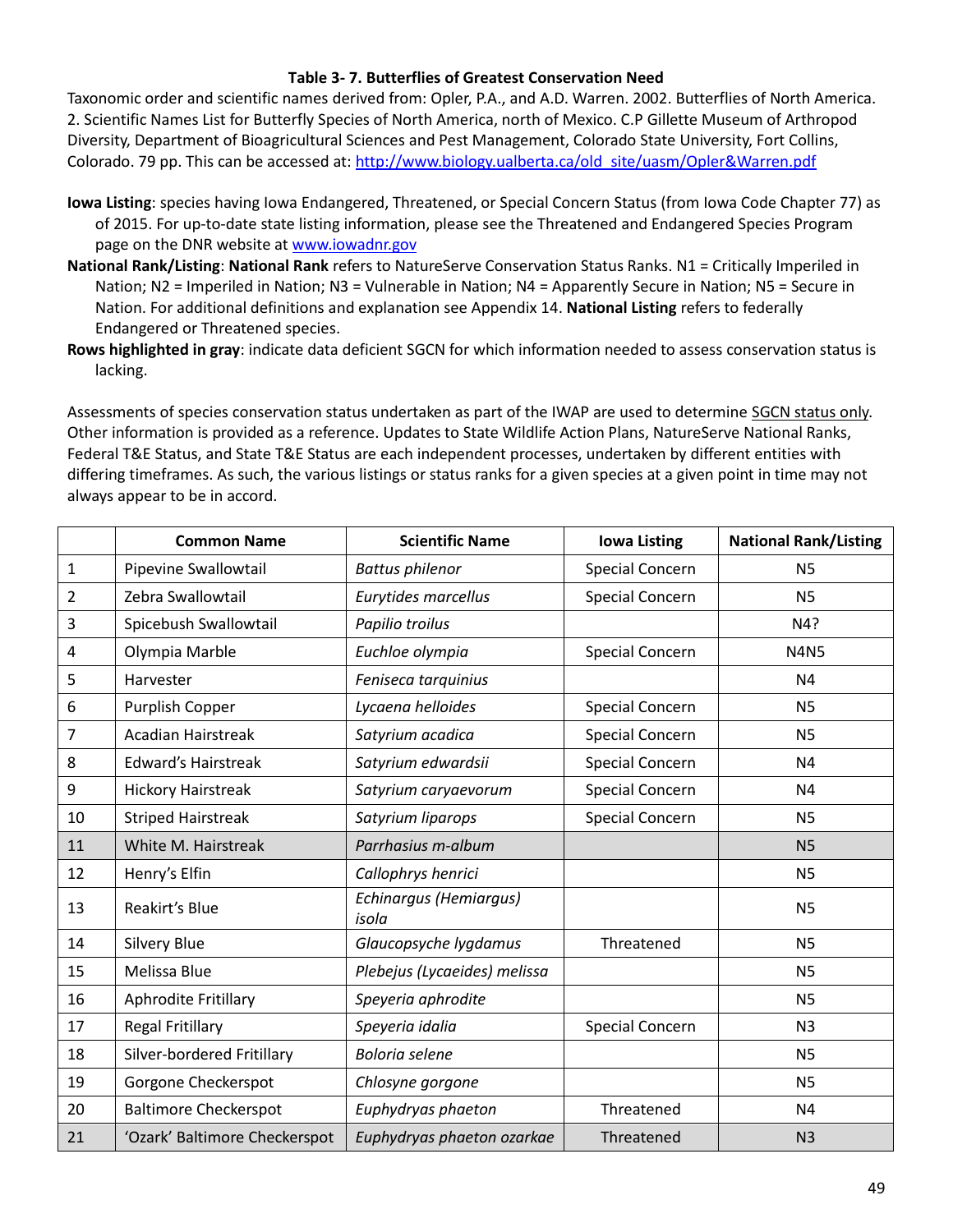|    | <b>Common Name</b>          | <b>Scientific Name</b>           | <b>Iowa Listing</b>    | <b>National Rank/Listing</b> |
|----|-----------------------------|----------------------------------|------------------------|------------------------------|
| 22 | Compton Tortoiseshell       | Nymphalis vaualbum (I-<br>album) |                        | N <sub>5</sub>               |
| 23 | Common Ringlet              | Coenonympha tullia               | Endangered             | <b>N5</b>                    |
| 24 | Eyed Brown                  | Satyrodes eurydice               |                        | N4                           |
| 25 | Monarch                     | Danaus plexippus                 |                        | <b>N2N3</b>                  |
| 26 | Southern Cloudywing         | Thorybes bathyllus               |                        | <b>N5</b>                    |
| 27 | Hayhurst's Scallopwing      | Staphylus hayhurstii             |                        | <b>N5</b>                    |
| 28 | <b>Dreamy Duskywing</b>     | Erynnis icelus                   | <b>Special Concern</b> | <b>N5</b>                    |
| 29 | <b>Sleepy Duskywing</b>     | Erynnis brizo                    | <b>Special Concern</b> | <b>N5</b>                    |
| 30 | Juvenal's Duskywing         | Erynnis juvenalis                |                        | N <sub>5</sub>               |
| 31 | <b>Mottled Duskywing</b>    | Erynnis martialis                |                        | N <sub>3</sub>               |
| 32 | <b>Columbine Duskywing</b>  | Erynnis lucilius                 | <b>Special Concern</b> | N4                           |
| 33 | Poweshiek Skipperling       | Oarisma poweshiek                | Threatened             | N1<br>Endangered             |
| 34 | Ottoe Skipper               | Hesperia ottoe                   | <b>Special Concern</b> | <b>N3N4</b>                  |
| 35 | Leonard's Skipper           | Hesperia leonardus               | <b>Special Concern</b> | N4                           |
| 36 | Dakota Skipper              | Hesperia dacotae                 | Endangered             | N <sub>2</sub><br>Threatened |
| 37 | Crossline Skipper           | Polites origines                 |                        | <b>N4N5</b>                  |
| 38 | Long Dash                   | Polites mystic                   |                        | N <sub>5</sub>               |
| 39 | Northern Broken-dash        | Wallengrenia egeremet            |                        | N <sub>5</sub>               |
| 40 | Little Glassywing           | Pompeius verna                   |                        | N <sub>5</sub>               |
| 41 | Arogos Skipper              | Atrytone arogos                  | <b>Special Concern</b> | N <sub>3</sub>               |
| 42 | <b>Byssus Skipper</b>       | Problema byssus                  | Threatened             | <b>N3N4</b>                  |
| 43 | <b>Mulberry Wing</b>        | Poanes massasoit                 | Threatened             | N4                           |
| 44 | <b>Broad-winged Skipper</b> | Poanes viator                    | <b>Special Concern</b> | N <sub>5</sub>               |
| 45 | Dion Skipper                | Euphyes dion                     | <b>Special Concern</b> | N <sub>4</sub>               |
| 46 | <b>Black Dash</b>           | Euphyes conspicua                |                        | N <sub>4</sub>               |
| 47 | Two-spotted Skipper         | Euphyes bimacula                 | <b>Special Concern</b> | N <sub>4</sub>               |
| 48 | <b>Dusted Skipper</b>       | Atrytonopsis hianna              | <b>Special Concern</b> | <b>N4N5</b>                  |
| 49 | Pepper and Salt Skipper     | Amblyscirtes hegon               | <b>Special Concern</b> | <b>N5</b>                    |
| 50 | Common Roadside-skipper     | Amblyscirtes vialis              |                        | N <sub>4</sub>               |
| 51 | <b>Swarthy Skipper</b>      | Nastra Iherminier                |                        | N <sub>5</sub>               |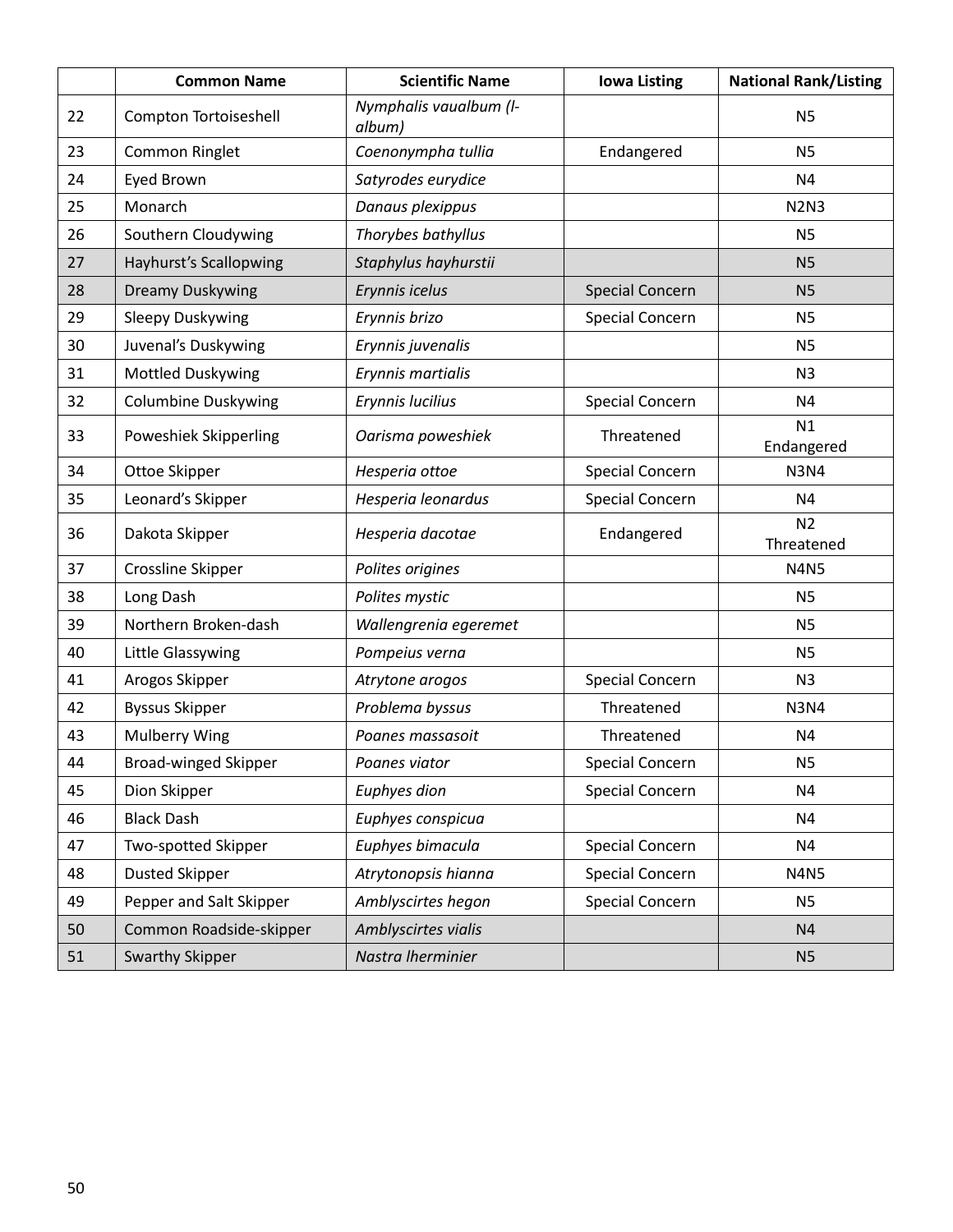### **Table 3- 8. Crayfish of Greatest Conservation Need**

Taxonomic order and scientific names derived from NatureServe Explorer.

- **Iowa Listing**: As of 2015, no Crayfish species have been included in Iowa's list of species having Endangered, Threatened, or Special Concern Status (from Iowa Code Chapter 77). For up-to-date state listing information, please see the Threatened and Endangered Species Program page on the DNR website at [www.iowadnr.gov](http://www.iowadnr.gov/)
- **National Rank/Listing**: **National Rank** refers to NatureServe Conservation Status Ranks. N1 = Critically Imperiled in Nation; N2 = Imperiled in Nation; N3 = Vulnerable in Nation; N4 = Apparently Secure in Nation; N5 = Secure in Nation. For additional definitions and explanation see Appendix 14. **National Listing** refers to federally Endangered or Threatened species.
- **Rows highlighted in gray**: indicate data deficient SGCN for which information needed to assess conservation status is lacking.

|   | <b>Common Name</b>           | <b>Scientific Name</b>   | <b>Iowa Listing</b> | <b>National Rank/Listing</b> |
|---|------------------------------|--------------------------|---------------------|------------------------------|
|   | Devil Crayfish               | Cambarus diogenes        |                     | N <sub>5</sub>               |
|   | Calico Crayfish              | Orconectes immunis       |                     | <b>N5</b>                    |
| 3 | Golden Crayfish              | <b>Orconectes luteus</b> |                     | N <sub>5</sub>               |
| 4 | Northern Clearwater Crayfish | Orconectes propinquus    |                     | <b>N5</b>                    |
|   | Virile Crayfish              | Orconectes virilis       |                     | N <sub>5</sub>               |
| 6 | Prairie Crayfish             | Procambarus gracilis     |                     | <b>N5</b>                    |
|   | <b>White River Crayfish</b>  | Procambrus acutus        |                     | <b>NNR</b>                   |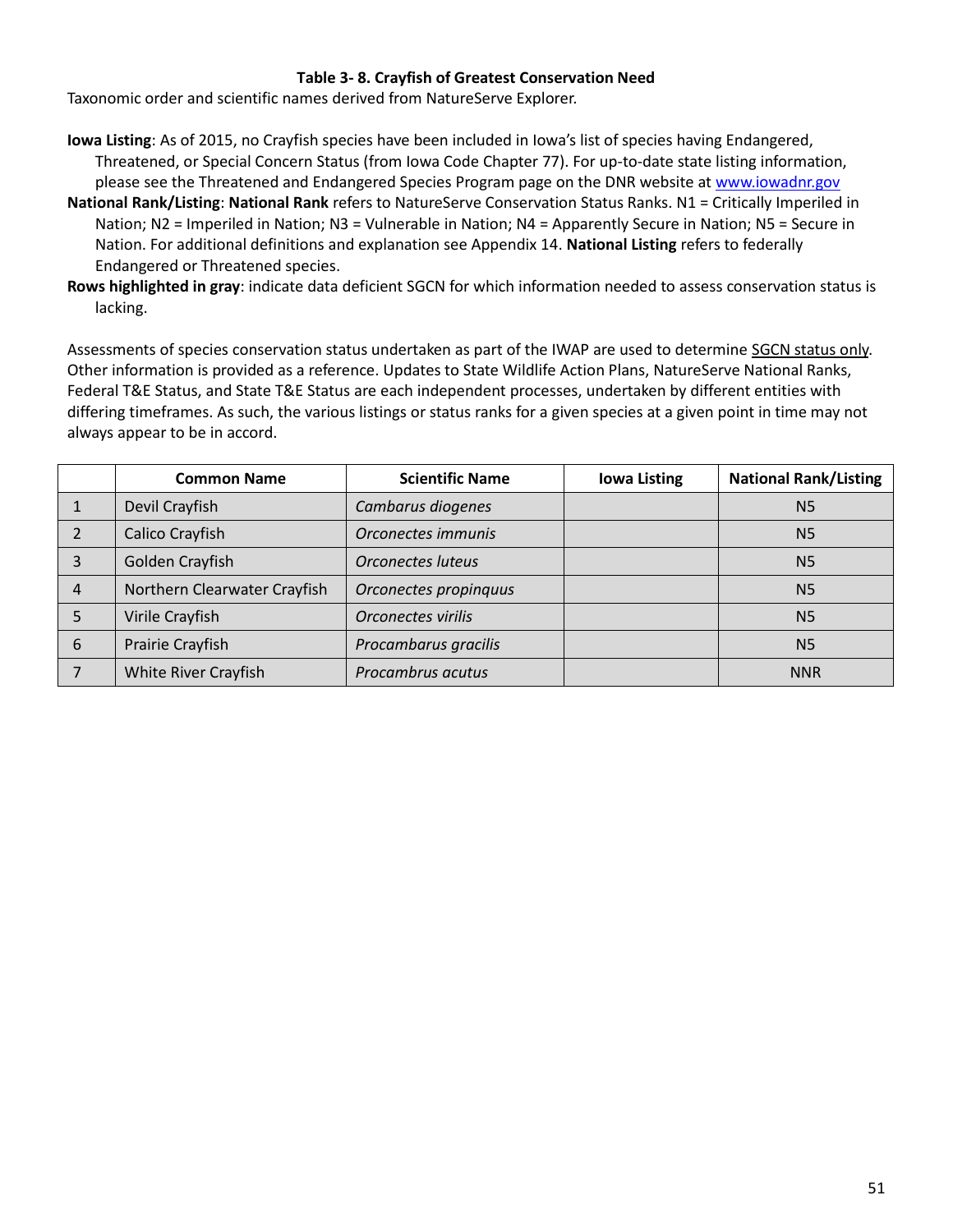### **Table 3- 9. Dragonflies and Damselflies of Greatest Conservation Need**

Taxonomic order and scientific names derived from: Paulson, D.R., and S.W. Dunkle, eds. 2009. A Checklist of North American Odonata. Accessed at: [http://www.odonatacentral.org/docs/NA\\_Odonata\\_Checklist\\_2009.pdf](http://www.odonatacentral.org/docs/NA_Odonata_Checklist_2009.pdf)

- **Iowa Listing**: As of 2015, no Dragonfly or Damselfly species have been included in Iowa's list of species having Endangered, Threatened, or Special Concern Status (from Iowa Code Chapter 77). For up-to-date state listing information, please see the Threatened and Endangered Species Program page on the DNR website at [www.iowadnr.gov](http://www.iowadnr.gov/)
- **National Rank/Listing**: **National Rank** refers to NatureServe Conservation Status Ranks. N1 = Critically Imperiled in Nation; N2 = Imperiled in Nation; N3 = Vulnerable in Nation; N4 = Apparently Secure in Nation; N5 = Secure in Nation. For additional definitions and explanation see Appendix 14. **National Listing** refers to federally Endangered or Threatened species.
- **Rows highlighted in gray**: indicate data deficient SGCN for which information needed to assess conservation status is lacking.

|                | <b>Common Name</b>          | <b>Scientific Name</b>     | <b>Iowa Listing</b> | <b>National Rank/Listing</b> |
|----------------|-----------------------------|----------------------------|---------------------|------------------------------|
| $\mathbf{1}$   | <b>Spotted Spreadwing</b>   | Lestes congener            |                     | N <sub>5</sub>               |
| $\overline{2}$ | Amber-winged Spreadwing     | Lestes eurinus             |                     | N <sub>4</sub>               |
| 3              | <b>Sweetflag Spreadwing</b> | Lestes forcipatus          |                     | <b>N5</b>                    |
| 4              | <b>Paiute Dancer</b>        | Argia alberta              |                     | N <sub>4</sub>               |
| 5              | Springwater Dancer          | Argia plana                |                     | <b>N5</b>                    |
| 6              | <b>Prairie Bluet</b>        | Coenagrion angulatum       |                     | N3?                          |
| $\overline{7}$ | Taiga Bluet                 | Coenagrion resolutum       |                     | N <sub>5</sub>               |
| 8              | <b>Boreal Bluet</b>         | Enallagma boreale          |                     | N <sub>5</sub>               |
| 9              | Alkali Bluet                | Enallagma clausum          |                     | N <sub>5</sub>               |
| 10             | Western Forktail            | Ischnura perparva          |                     | N <sub>5</sub>               |
| 11             | Sedge Sprite                | Nehalennia irene           |                     | <b>N5</b>                    |
| 12             | Canada Darner               | Aeshna canadensis          |                     | N <sub>5</sub>               |
| 13             | Variable Darner             | Aeshna interrupta          |                     | N <sub>5</sub>               |
| 14             | <b>Midland Clubtail</b>     | Gomphus fraternus          |                     | N <sub>5</sub>               |
| 15             | Sulphur-tipped Clubtail     | Gomphus militaris          |                     | <b>N5</b>                    |
| 16             | Rapids Clubtail             | Gomphus quadricolor        |                     | <b>N3N4</b>                  |
| 17             | Rusty Snaketail             | Ophiogomphus rupinsulensis |                     | <b>N5</b>                    |
| 18             | Pale Snaketail              | Ophiogomphus severus       |                     | N <sub>5</sub>               |
| 19             | Sioux Snaketail             | Ophiogomphus smithi        |                     | N <sub>2</sub>               |
| 20             | Westfall's Snaketail        | Ophiogomphus westfalli     |                     | N <sub>3</sub>               |
| 21             | <b>Brimstone Clubtail</b>   | Stylurus intricatus        |                     | N <sub>4</sub>               |
| 22             | <b>Elusive Clubtail</b>     | Stylurus notatus           |                     | N <sub>3</sub>               |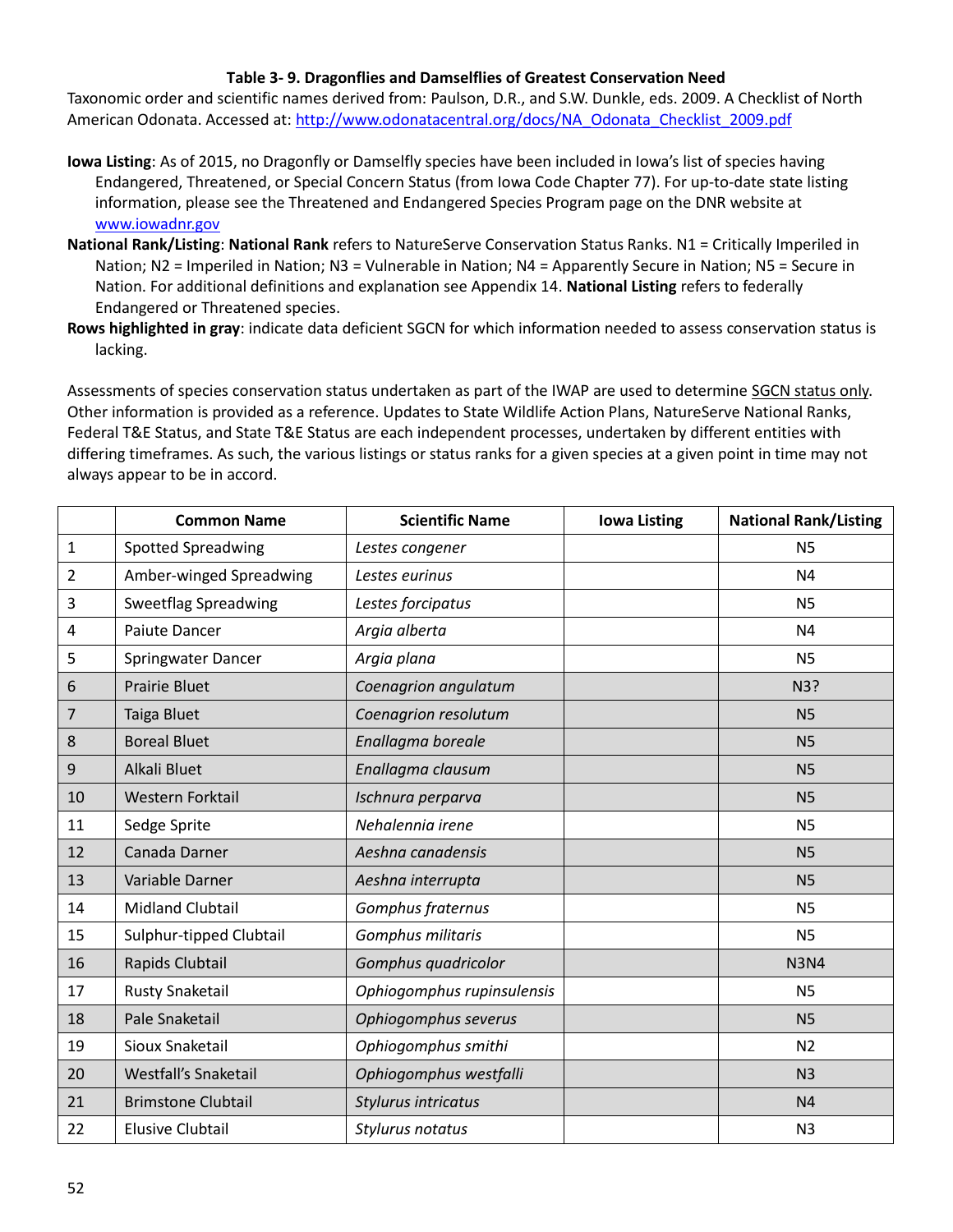|    | <b>Common Name</b>    | <b>Scientific Name</b>         | <b>Iowa Listing</b> | <b>National Rank/Listing</b> |
|----|-----------------------|--------------------------------|---------------------|------------------------------|
| 23 | <b>Arrow Clubtail</b> | Stylurus spiniceps             |                     | N <sub>4</sub>               |
| 24 | <b>Stream Cruiser</b> | Didymops transversa            |                     | N <sub>5</sub>               |
| 25 | Royal River Cruiser   | Macromia taeniolata            |                     | N <sub>5</sub>               |
| 26 | Slender Baskettail    | Epitheca costalis              |                     | N <sub>5</sub>               |
| 27 | Smoky Shadowdragon    | Neurocordulia molesta          |                     | N4                           |
| 28 | Stygian Shadowdragon  | Neurocordulia<br>yamaskanensis |                     | N <sub>5</sub>               |
| 29 | <b>Plains Emerald</b> | Somatochlora ensigera          |                     | N4                           |
| 30 | Carolina Saddlebags   | Tramea carolina                |                     | N <sub>5</sub>               |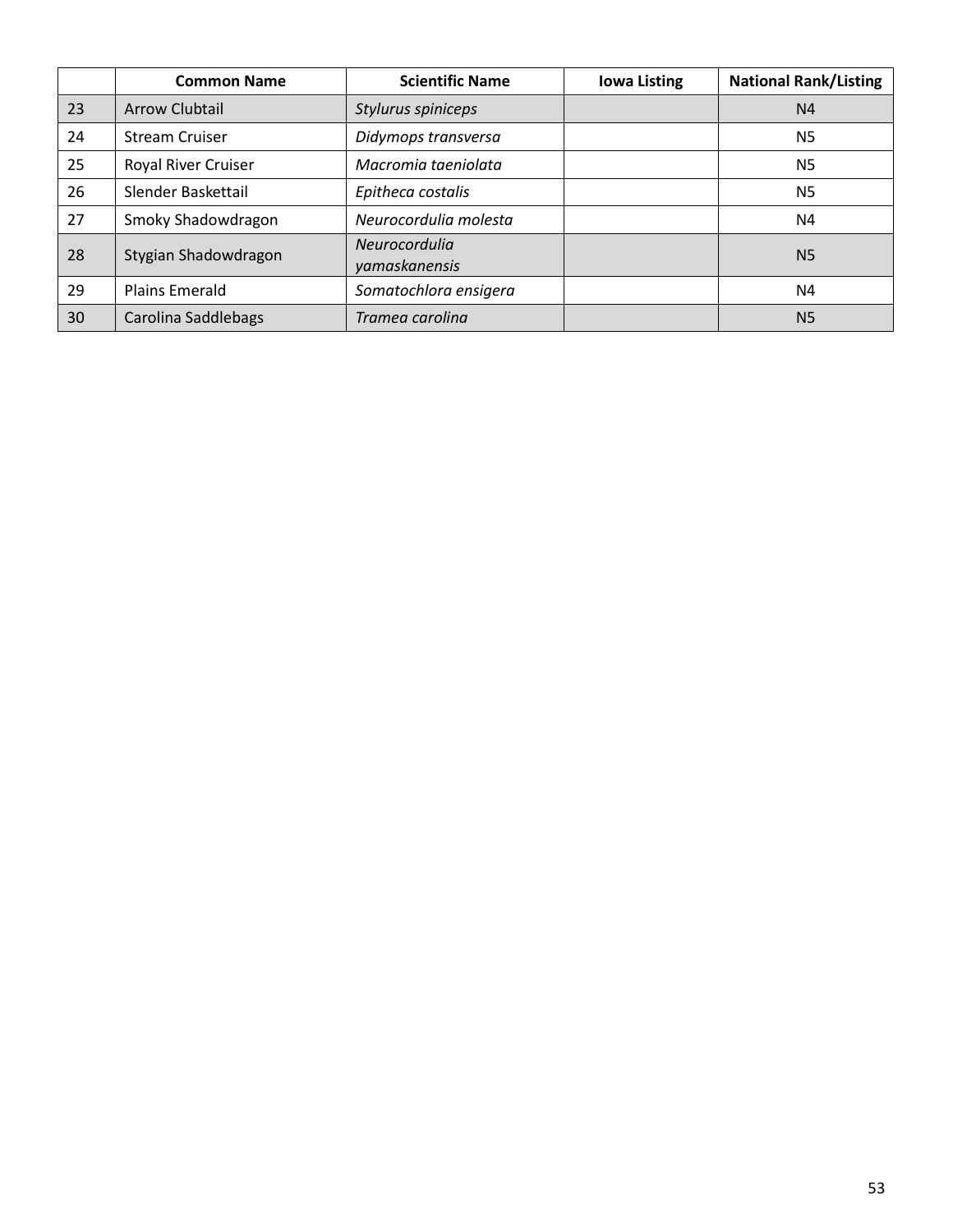#### **Table 3- 10. Fish of Greatest Conservation Need**

Taxonomy from: Page, L.M., H. Espinosa-Perez, L.T. Findley, C.R. Gilbert, R.N. Lea, N.E. Mandrak, R.L. Mayden, and J.S. Nelson. 2013. Common and scientific names of fishes from the United States, Canada, and Mexico,  $7<sup>th</sup>$  Edition. American Fisheries Society, Special Publication 34, Bethesda, MD.

- **Iowa Listing**: species having Iowa Endangered, Threatened, or Special Concern Status (from Iowa Code Chapter 77) as of 2015. For up-to-date state listing information, please see the Threatened and Endangered Species Program page on the DNR website at [www.iowadnr.gov](http://www.iowadnr.gov/)
- **National Rank/Listing**: **National Rank** refers to NatureServe Conservation Status Ranks. N1 = Critically Imperiled in Nation; N2 = Imperiled in Nation; N3 = Vulnerable in Nation; N4 = Apparently Secure in Nation; N5 = Secure in Nation. For additional definitions and explanation see Appendix 14. **National Listing** refers to federally Endangered or Threatened species.
- **Rows highlighted in gray**: indicate data deficient SGCN for which information needed to assess conservation status is lacking.

|              | <b>Common Name</b>         | <b>Scientific Name</b>         | <b>Iowa Listing</b> | <b>National Rank/Listing</b>  |
|--------------|----------------------------|--------------------------------|---------------------|-------------------------------|
| $\mathbf{1}$ | Chestnut lamprey           | Ichthyomyzon castaneus         | Threatened          | N <sub>4</sub>                |
| 2            | Northern brook lamprey     | Ichthyomyzon fossor            |                     | N <sub>4</sub>                |
| 3            | Silver lamprey             | Ichthyomyzon unicuspis         |                     | <b>N5</b>                     |
| 4            | American brook lamprey     | Lampetra appendix              | Threatened          | N <sub>4</sub>                |
| 5            | Lake sturgeon              | Acipenser fulvescens           | Endangered          | <b>N3N4</b>                   |
| 6            | Pallid sturgeon            | Scaphirhynchus albus           | Endangered          | N <sub>2</sub><br>Endangered  |
| 7            | Shovelnose sturgeon        | Scaphirhynchus<br>platorynchus |                     | N <sub>4</sub><br>Threatened* |
| 8            | Paddlefish                 | Polyodon spathula              |                     | N <sub>4</sub>                |
| 9            | American eel               | Anguilla rostrata              |                     | N <sub>4</sub>                |
| 10           | Skipjack herring           | Alosa chrysochloris            |                     | <b>N5</b>                     |
| 11           | Largescale stoneroller     | Campostoma oligolepis          |                     | <b>N5</b>                     |
| 12           | Gravel chub                | Erimystax x-punctatus          |                     | N <sub>4</sub>                |
| 13           | Western silvery minnow     | Hybognathus argyritis          |                     | N <sub>4</sub>                |
| 14           | Mississippi silvery minnow | Hybognathus nuchalis           |                     | <b>N5</b>                     |
| 15           | Plains minnow              | Hybognathus placitus           |                     | N <sub>4</sub>                |
| 16           | Pallid shiner              | Hybopsis amnis                 |                     | N <sub>4</sub>                |
| 17           | Redfin shiner              | Lythrurus umbratilis           |                     | N <sub>5</sub>                |
| 18           | Shoal chub                 | Macrhybopsis hyostomus         |                     | <b>N5</b>                     |
| 19           | Sturgeon chub              | Macrhybopsis gelida            |                     | N <sub>3</sub>                |
| 20           | Sicklefin chub             | Macrhybopsis meeki             |                     | N <sub>3</sub>                |
| 21           | Pearl dace                 | Margariscus margarita          | Endangered          | N <sub>5</sub>                |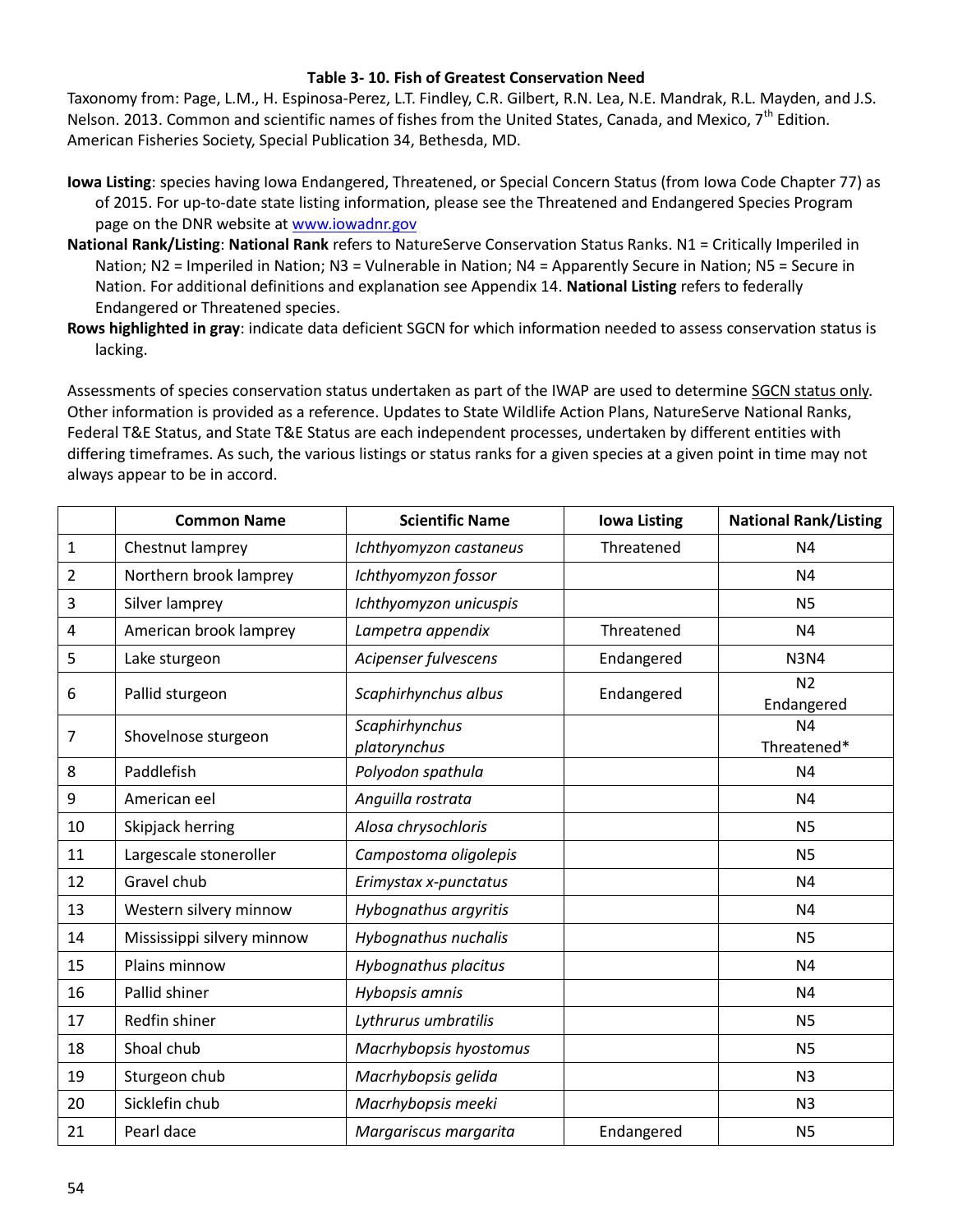|    | <b>Common Name</b>      | <b>Scientific Name</b>    | <b>Iowa Listing</b>                | <b>National Rank/Listing</b> |
|----|-------------------------|---------------------------|------------------------------------|------------------------------|
| 22 | Golden shiner           | Notemigonus crysoleucas   |                                    | N <sub>5</sub>               |
| 23 | Pugnose shiner          | Notropis anogenus         | Endangered                         | N <sub>3</sub>               |
| 24 | <b>River shiner</b>     | Notropis blennius         |                                    | N <sub>5</sub>               |
| 25 | Silverband shiner       | Notropis shumardi         |                                    | <b>N5</b>                    |
| 26 | Ghost shiner            | Notropis buchanani        |                                    | <b>N5</b>                    |
| 27 | <b>Blacknose shiner</b> | Notropis heterolepis      | Threatened/<br>Possibly Extirpated | N <sub>4</sub>               |
| 28 | Ozark minnow            | Notropis nubilus          |                                    | <b>N5</b>                    |
| 29 | Carmine shiner          | Notropis percobromus      |                                    | <b>N5</b>                    |
| 30 | Weed shiner             | Notropis texanus          | Endangered                         | N <sub>5</sub>               |
| 31 | Topeka shiner           | Notropis topeka           | Threatened                         | N <sub>3</sub><br>Endangered |
| 32 | Mimic shiner            | Notropis volucellus       |                                    | N <sub>5</sub>               |
| 33 | Channel shiner          | Notropis wickliffi        |                                    | N <sub>5</sub>               |
| 34 | Pugnose minnow          | Opsopoeodus emiliae       |                                    | N <sub>5</sub>               |
| 35 | Suckermouth minnow      | Phenacobius mirabilis     |                                    | N <sub>5</sub>               |
| 36 | Southern redbelly dace  | Phoxinus erythrogaster    |                                    | N <sub>5</sub>               |
| 37 | Flathead chub           | Platygobio gracilis       |                                    | N <sub>5</sub>               |
| 38 | Longnose dace           | Rhinichthys cataractae    |                                    | N <sub>5</sub>               |
| 39 | <b>Blue sucker</b>      | Cycleptus elongatus       |                                    | N <sub>3</sub>               |
| 40 | Lake chubsucker         | Erimyzon succetta         |                                    | N <sub>5</sub>               |
| 41 | <b>Black buffalo</b>    | Ictiobus niger            |                                    | N <sub>5</sub>               |
| 42 | Spotted sucker          | Minytrema melanops        |                                    | N <sub>5</sub>               |
| 43 | Silver redhorse         | Moxostoma anisurum        |                                    | N <sub>5</sub>               |
| 44 | River redhorse          | Moxostoma carinatum       |                                    | N <sub>4</sub>               |
| 45 | <b>Black redhorse</b>   | Moxostoma duquesnei       | Threatened                         | N <sub>5</sub>               |
| 46 | Brown bullhead          | Ameiurus nebulosus        |                                    | <b>N5</b>                    |
| 47 | <b>Blue catfish</b>     | <b>Ictalurus furcatus</b> |                                    | N <sub>5</sub>               |
| 48 | Slender madtom          | Noturus exilis            |                                    | <b>N5</b>                    |
| 49 | Tadpole madtom          | Noturus gyrinus           |                                    | N <sub>5</sub>               |
| 50 | Freckled madtom         | Noturus nocturnus         | Endangered                         | N <sub>5</sub>               |
| 51 | Redfin (Grass) pickerel | Esox americanus           | Threatened                         | N <sub>5</sub>               |
| 52 | Northern pike           | Esox lucius               |                                    | <b>N5</b>                    |
| 53 | Central mudminnow       | Umbra limi                |                                    | <b>N5</b>                    |
| 54 | <b>Brook Trout</b>      | Salvelinus fontinalis     |                                    | <b>N5</b>                    |
| 55 | Trout perch             | Percopsis omiscomaycus    |                                    | <b>N5</b>                    |
| 56 | Pirate perch            | Aphredoderus sayanus      | <b>Special Concern</b>             | <b>N5</b>                    |
| 57 | <b>Burbot</b>           | Lota lota                 | Threatened                         | <b>N5</b>                    |
| 58 | Brook silverside        | Labidesthes sicculus      |                                    | N <sub>5</sub>               |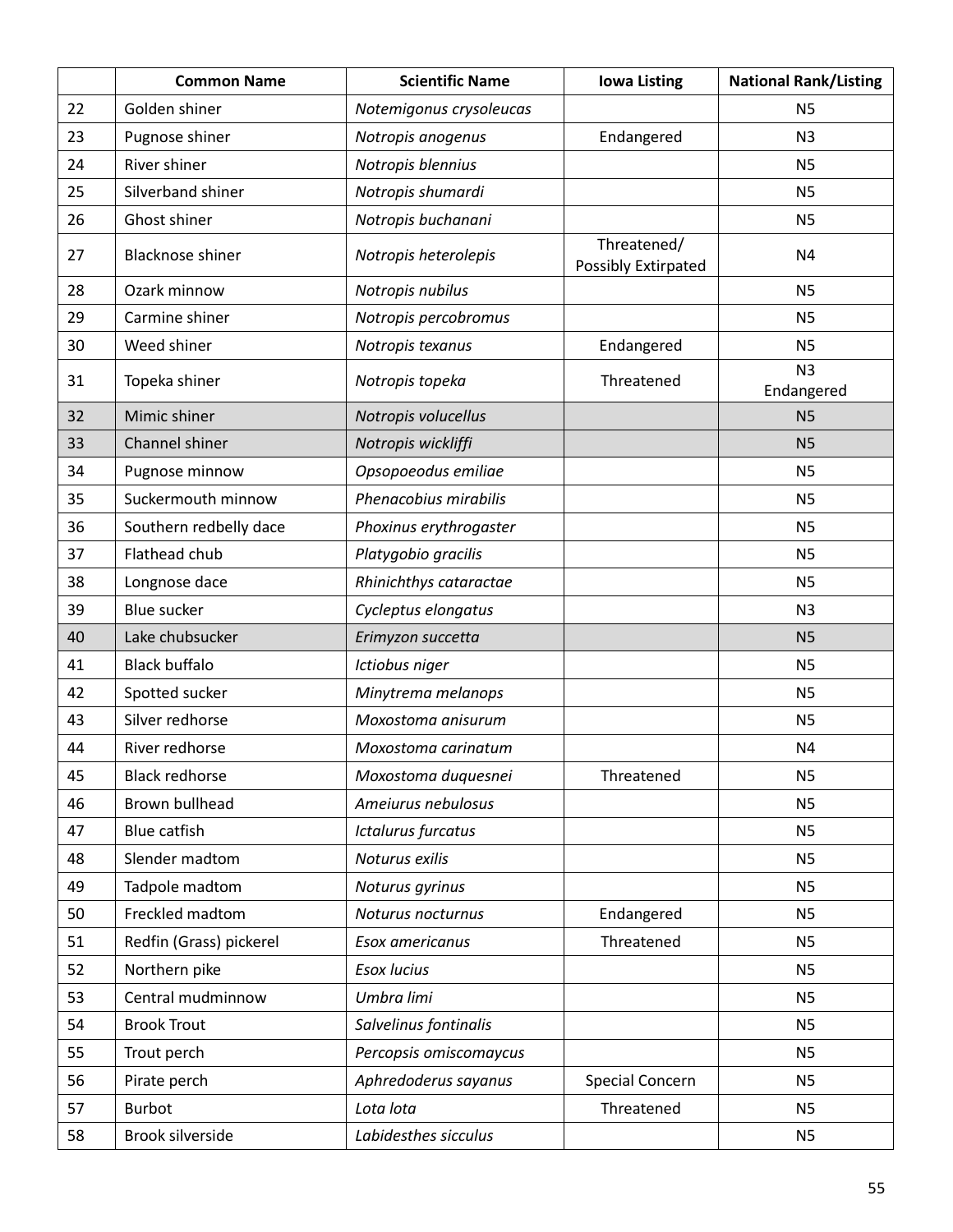|    | <b>Common Name</b>            | <b>Scientific Name</b>    | <b>Iowa Listing</b> | <b>National Rank/Listing</b> |
|----|-------------------------------|---------------------------|---------------------|------------------------------|
| 59 | <b>Banded killifish</b>       | Fundulus diaphanus        |                     | N <sub>5</sub>               |
| 60 | Starhead topminnow            | Fundulus dispar           |                     | N <sub>4</sub>               |
| 61 | <b>Blackstripe topminnow</b>  | <b>Fundulus notatus</b>   |                     | <b>N5</b>                    |
| 62 | Plains topminnow              | <b>Fundulus sciadicus</b> |                     | N <sub>4</sub>               |
| 63 | Mottled sculpin               | Cottus bairdii            |                     | <b>N5</b>                    |
| 64 | Slimy sculpin                 | Cottus cognatus           |                     | <b>N5</b>                    |
| 65 | <b>Rock bass</b>              | Ambloplites rupestris     |                     | <b>N5</b>                    |
| 66 | Longear sunfish+              | Lepomis megalotis         |                     | <b>N5</b>                    |
| 67 | Northern sunfish <sup>+</sup> | Lepomis peltastes         |                     | <b>N5</b>                    |
| 68 | Western sand darter           | Ammocrypta clara          | Threatened          | N <sub>3</sub>               |
| 69 | Crystal darter                | Crystallaria asprella     |                     | N <sub>3</sub>               |
| 70 | Mud darter                    | Etheostoma asprigene      |                     | N <sub>4</sub>               |
| 71 | Rainbow darter                | Etheostoma caeruleum      |                     | <b>N5</b>                    |
| 72 | <b>Bluntnose darter</b>       | Etheostoma chlorosomum    | Endangered          | N <sub>5</sub>               |
| 73 | Iowa darter                   | Etheostoma exile          |                     | <b>N5</b>                    |
| 74 | Least darter                  | Etheostoma microperca     | Endangered          | <b>N5</b>                    |
| 75 | Orangethroat darter           | Etheostoma spectabile     | Threatened          | N <sub>5</sub>               |
| 76 | <b>Banded darter</b>          | Etheostoma zonale         |                     | <b>N5</b>                    |
| 77 | Logperch                      | Percina caprodes          |                     | <b>N5</b>                    |
| 78 | <b>Blackside darter</b>       | Percina maculata          |                     | <b>N5</b>                    |
| 79 | Slenderhead darter            | Percina phoxocephala      |                     | <b>N5</b>                    |
| 80 | River darter                  | Percina shumardi          |                     | N <sub>5</sub>               |

\*In 2010 the Shovelnose sturgeon was listed as Threatened under the Similarity of Appearance Provisions of the Endangered Species Act. The purpose of this is to protect Pallid sturgeon by treating Shovelnose sturgeon as a threatened species where their ranges overlap.

† Until the publication of Page et al. (2013), the Northern Sunfish was called the Longear Sunfish (*L. megalotis*). But, in Page et al. (2013), the name of the form of the Longear Sunfish known to have occurred in Iowa was changed to Northern Sunfish (*L. peltastes*). In 2014, sunfish in the Longear group were reported at DNR hatchery ponds at Fairport near Muscatine. The preliminary conclusion of the experts was that the Fairport fish were Longear Sunfish (*L. megalotis*). If true, this would be a new fish species for the state of Iowa. At the time of printing, results of genetic analyses to confirm this preliminary conclusion are pending.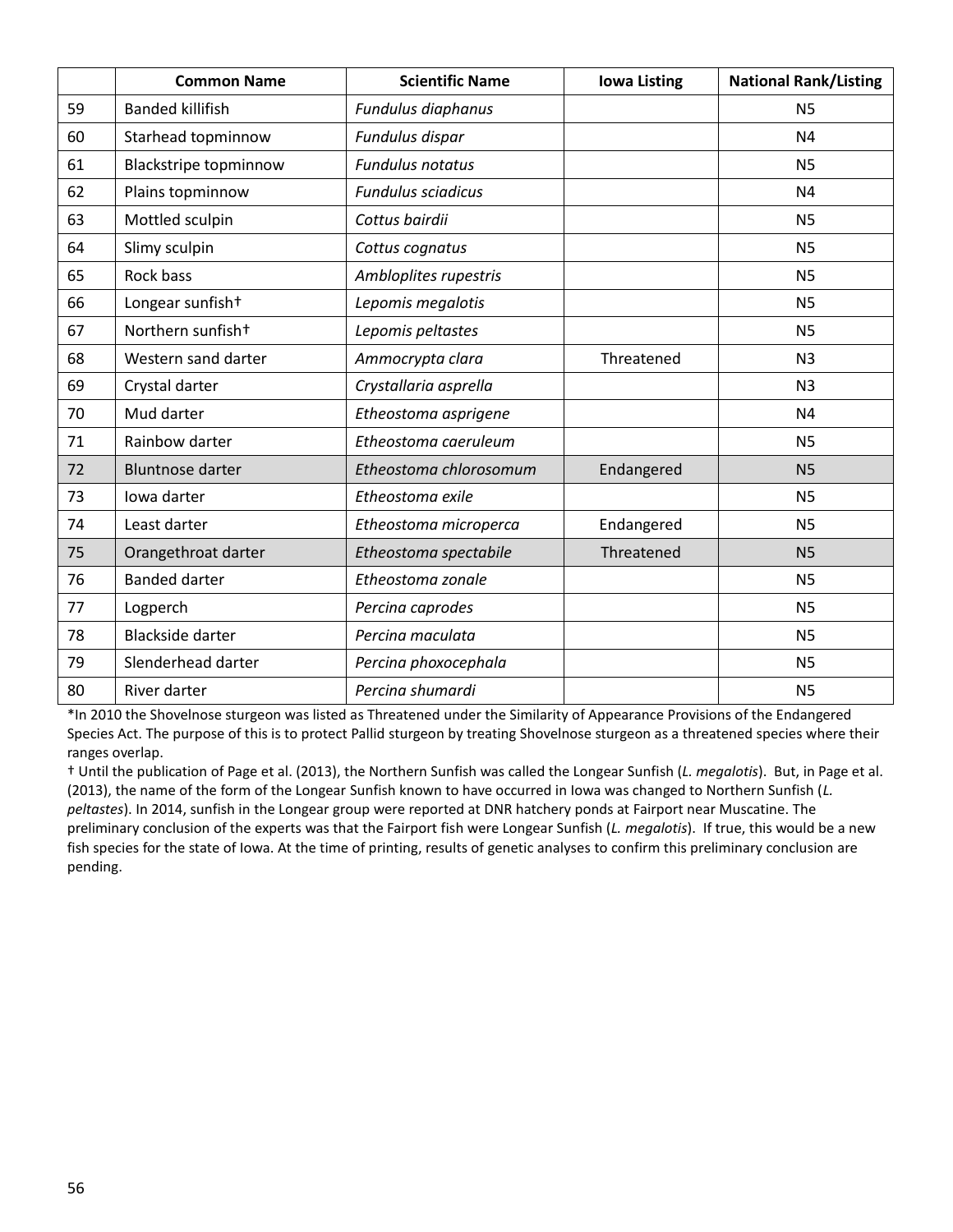### **Table 3- 11. Mammals of Greatest Conservation Need**

Taxonomic order derived from Mammal Species of the World, used by the Smithsonian Institution's National Museum of Natural History, which can be accessed at:<http://www.mnh.si.edu/> Reference: Wilson, D.E. and D.M. Reeder (editors). 2005. Mammal Species of the World: A Taxonomic and Geographic Reference (3<sup>rd</sup> Ed.) Johns Hopkins University Press. 2,142 pp.

- **Iowa Listing**: species having Iowa Endangered, Threatened, or Special Concern Status (from Iowa Code Chapter 77) as of 2015. For up-to-date state listing information, please see the Threatened and Endangered Species Program page on the DNR website at [www.iowadnr.gov](http://www.iowadnr.gov/)
- **National Rank/Listing**: **National Rank** refers to NatureServe Conservation Status Ranks. N1 = Critically Imperiled in Nation; N2 = Imperiled in Nation; N3 = Vulnerable in Nation; N4 = Apparently Secure in Nation; N5 = Secure in Nation. For additional definitions and explanation see Appendix 14. **National Listing** refers to federally Endangered or Threatened species.
- **Rows highlighted in gray**: indicate data deficient SGCN for which information needed to assess conservation status is lacking.

|                | <b>Common Name</b>                         | <b>Scientific Name</b>      | <b>Iowa Listing</b>    | <b>National Rank/Listing</b> |
|----------------|--------------------------------------------|-----------------------------|------------------------|------------------------------|
| $\mathbf{1}$   | Hayden's Shrew                             | Sorex haydeni               |                        | N <sub>4</sub>               |
| $\overline{2}$ | <b>Elliot's Short-tailed Shrew</b>         | Blarina hylophaga           |                        | N <sub>5</sub>               |
| 3              | Southern Short-tailed Shrew                | <b>Blarina carolinensis</b> |                        | <b>N5</b>                    |
| 4              | Least Shrew                                | Cryptotis parva             | Threatened             | <b>N5</b>                    |
| 5              | Northern (Myotis) Long-eared<br><b>Bat</b> | Myotis septentrionalis      |                        | <b>N1N2</b><br>Threatened    |
| 6              | Little Brown Bat                           | Myotis lucifigus            |                        | N <sub>3</sub>               |
| 7              | Indiana Bat                                | Myotis sodalis              | Endangered             | N <sub>2</sub><br>Endangered |
| 8              | Silver-haired Bat                          | Lasionycteris noctivagans   |                        | N <sub>5</sub>               |
| 9              | Eastern Pipistrelle                        | Perimyotis subflavus        |                        | N <sub>5</sub>               |
| 10             | <b>Evening Bat</b>                         | Nycticeius humeralis        |                        | N <sub>5</sub>               |
| 11             | White-tailed Jackrabbit                    | Lepus townsendii            |                        | N <sub>5</sub>               |
| 12             | Franklin's Ground Squirrel                 | Spermophilus franklinii     |                        | <b>N5</b>                    |
| 13             | Southern Flying Squirrel                   | Glaucomys volans            | <b>Special Concern</b> | <b>N5</b>                    |
| 14             | Plains Pocket Gopher                       | Geomys bursarius            |                        | N <sub>5</sub>               |
| 15             | <b>Plains Pocket Mouse</b>                 | Perognathus flavescens      | Endangered             | N <sub>5</sub>               |
| 16             | Southern Bog Lemming                       | Synaptomys cooperi          | Threatened             | N <sub>5</sub>               |
| 17             | <b>Woodland Vole</b>                       | Microtus pinetorum          |                        | <b>N5</b>                    |
| 18             | Gray Fox                                   | Urocyon cinereoargenteus    |                        | <b>N5</b>                    |
| 19             | Long-tailed Weasel                         | Mustela frenata             |                        | N <sub>5</sub>               |
| 20             | Least Weasel                               | Mustela nivalis             |                        | N <sub>5</sub>               |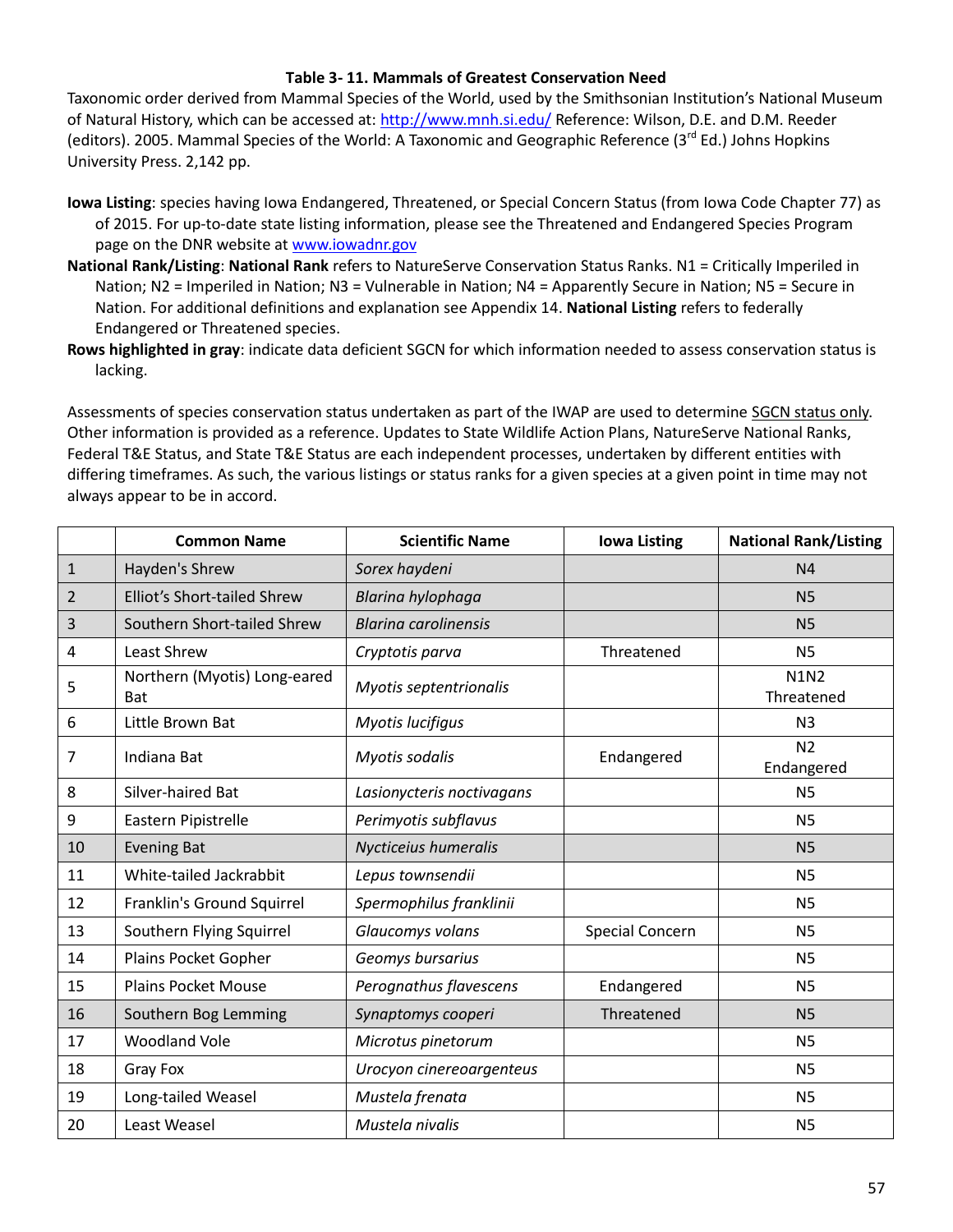|    | <b>Common Name</b> | <b>Scientific Name</b> | <b>Iowa Listing</b> | <b>National Rank/Listing</b> |
|----|--------------------|------------------------|---------------------|------------------------------|
| 21 | Spotted Skunk      | Spilogale putorius     | Endangered          | N4                           |
|    | Ermine             | Mustela ermine         |                     | N <sub>5</sub>               |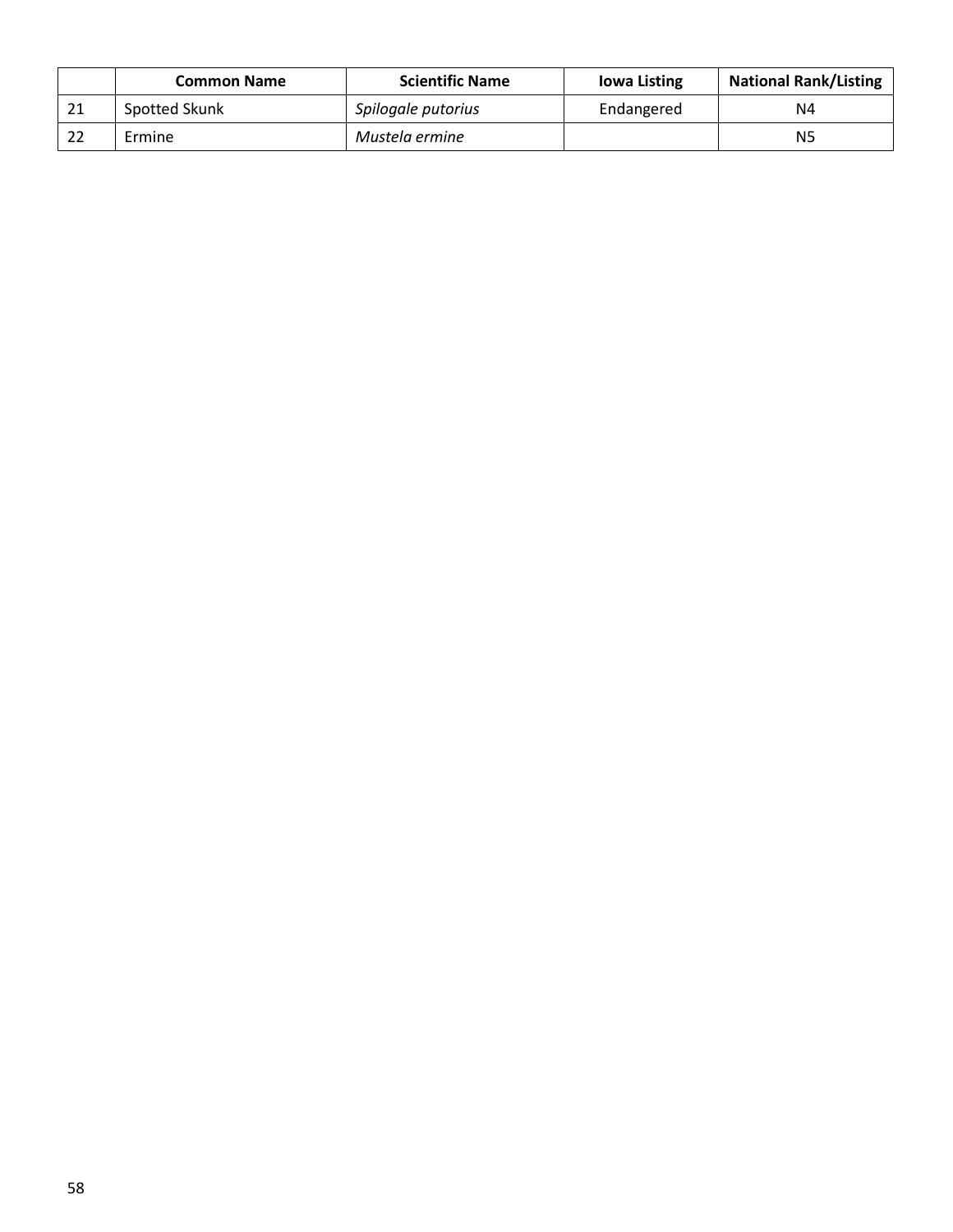#### **Table 3- 12. Mussels of Greatest Conservation Need**

Taxonomic order derived from D.D. Turgeon, J.F. Quinn Jr., A.E. Bogan, E.V. Coan, F.G. Hochberg, Jr., W.G. Lyons, P.M. Mikkelsen, R.J. Neves, C.F.E. Roper, G. Rosenberg, B. Roth, A. Scheltema, F.G. Thompson, M. Vecchione & J.D. Williams. 1998. Common and scientific names of aquatic invertebrates from the United States and Canada: Mollusks. 2<sup>nd</sup> Edition. American Fisheries Society, Special Publication 26, Bethesda, Maryland. ix + 526 pp

- **Iowa Listing**: Species having Iowa Endangered, Threatened, or Special Concern Status (from Iowa Code Chapter 77) as of 2015. For up-to-date state listing information, please see the Threatened and Endangered Species Program page on the DNR website at [www.iowadnr.gov](http://www.iowadnr.gov/)
- **National Rank/Listing**: **National Rank** refers to NatureServe Conservation Status Ranks. N1 = Critically Imperiled in Nation; N2 = Imperiled in Nation; N3 = Vulnerable in Nation; N4 = Apparently Secure in Nation; N5 = Secure in Nation. For additional definitions and explanation see Appendix 14. **National Listing** refers to federally Endangered or Threatened species.
- **Rows highlighted in gray**: indicate data deficient SGCN for which information needed to assess conservation status is lacking.

|    | <b>Common Name</b>                   | <b>Scientific Name</b>          | <b>Iowa Listing</b>       | <b>National Rank/Listing</b> |
|----|--------------------------------------|---------------------------------|---------------------------|------------------------------|
| 1  | Mucket                               | Actinonaias ligamentina         |                           | N <sub>5</sub>               |
| 2  | Elktoe                               | Alasmidonta marginata           |                           | N <sub>4</sub>               |
| 3  | Slippershell                         | Alasmidonta viridis             | Endangered<br>Extirpated? | N <sub>4</sub>               |
| 4  | <b>Three Ridge</b>                   | Amblema plicata                 |                           | <b>N5</b>                    |
| 5  | <b>Flat Floater</b>                  | Anodonta suborbiculata          |                           | <b>N5</b>                    |
| 6  | Cylinder (Cylindrical<br>Papershell) | Anodontoides ferussacianus      | Threatened                | N <sub>5</sub>               |
| 7  | Rock Pocketbook                      | Arcidens confragosus            |                           | N <sub>4</sub>               |
| 8  | <b>Spectacle Case</b>                | Cumberlandia monodonta          | Endangered                | N <sub>3</sub><br>Endangered |
| 9  | Purple Wartyback                     | Cyclonaias tuberculata          | Threatened<br>Extirpated? | N <sub>5</sub>               |
| 10 | <b>Butterfly</b>                     | Ellipsaria lineolata            | Threatened                | N <sub>4</sub>               |
| 11 | <b>Elephant Ear</b>                  | Elliptio crassidens             |                           | N <sub>5</sub>               |
| 12 | Spike                                | Elliptio dilatata               |                           | <b>N5</b>                    |
| 13 | Snuffbox                             | Epioblasma triquetra            |                           | N <sub>3</sub>               |
| 14 | Ebonyshell                           | Fusconaia ebena                 |                           | <b>N4N5</b>                  |
| 15 | Wabash pigtoe                        | Fusconaia flava                 |                           | <b>N5</b>                    |
| 16 | Higgins' Eye Pearlymussel            | Lampsilis higginsii             | Endangered                | <b>N1N2</b><br>Endangered    |
| 17 | Fatmucket                            | Lampsilis siliquoidea           |                           | N <sub>5</sub>               |
| 18 | <b>Yellow Sandshell</b>              | Lampsilis teres<br>anodontoides | Endangered                | N <sub>5</sub>               |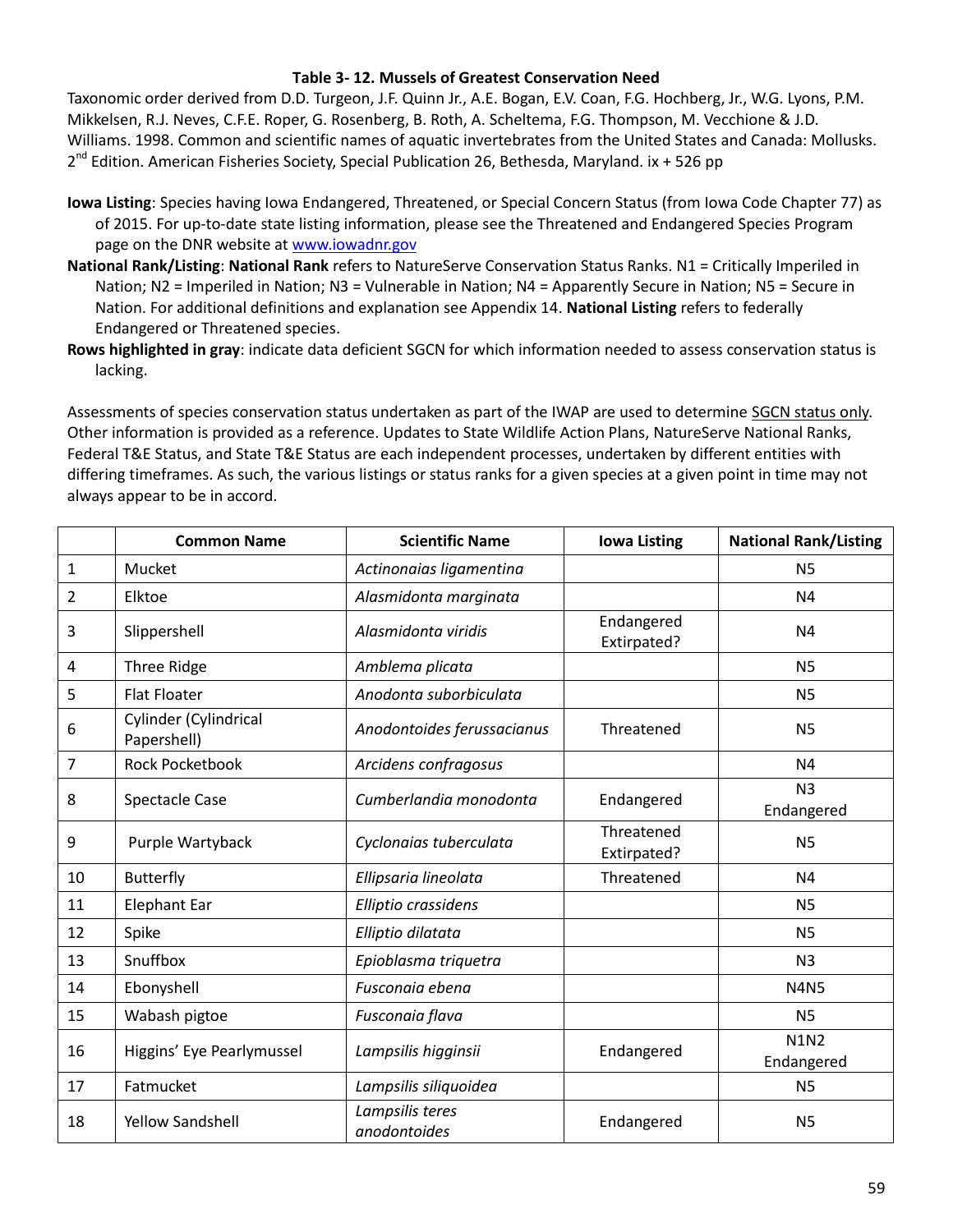|    | <b>Common Name</b>                                         | <b>Scientific Name</b>      | <b>Iowa Listing</b> | <b>National Rank/Listing</b> |
|----|------------------------------------------------------------|-----------------------------|---------------------|------------------------------|
| 19 | White Heelsplitter                                         | Lasmigona camplanata        |                     | N <sub>5</sub>               |
| 20 | Creek Heelsplitter                                         | Lasmigona compressa         | Threatened          | N <sub>5</sub>               |
| 21 | <b>Fluted Shell</b>                                        | Lasmigona costata           |                     | N <sub>5</sub>               |
| 22 | Pondmussel                                                 | Ligumia subrostrata         |                     | N <sub>5</sub>               |
| 23 | <b>Black Sandshell</b>                                     | Ligumia recta               |                     | <b>N4N5</b>                  |
| 24 | Washboard                                                  | Megalonaias nervosa         |                     | N <sub>5</sub>               |
| 25 | Threehorn Wartyback                                        | Obliquaria reflexa          |                     | N <sub>5</sub>               |
| 26 | Hickorynut                                                 | Obovaria olivaria           |                     | N <sub>4</sub>               |
| 27 | <b>Bullhead (Sheepnose)</b>                                | Plethobasus cyphyus         | Endangered          | N <sub>3</sub><br>Endangered |
| 28 | Pyramid pigtoe                                             | Pleurobema rubrum           |                     | <b>N2N3</b>                  |
| 29 | Round pigtoe                                               | Pleurobema sintoxia         | Endangered          | <b>N4N5</b>                  |
| 30 | Pink Heelsplitter                                          | Potamilus alatus            |                     | N <sub>5</sub>               |
| 31 | Pink Papershell                                            | Potamilus ohiensis          |                     | N <sub>5</sub>               |
| 32 | Monkeyface                                                 | Quadrula metanevra          |                     | N <sub>4</sub>               |
| 33 | Wartyback                                                  | Quadrula nodulata           |                     | N <sub>4</sub>               |
| 34 | Pimpleback                                                 | Quadrula pustulosa          |                     | N <sub>5</sub>               |
| 35 | Mapleleaf                                                  | Quadrula quadrula           |                     | N <sub>5</sub>               |
| 36 | Salamander mussel                                          | Simpsonaias ambigua         |                     | N1                           |
| 37 | <b>Strange Floater</b><br>(Creeper, Formerly<br>Squawfoot) | Strophitus undulatus        | Threatened          | N <sub>5</sub>               |
| 38 | Pistolgrip                                                 | Tritogonia verrucosa        | Endangered          | N <sub>4</sub>               |
| 39 | Fawnsfoot                                                  | Truncilla donaciformis      |                     | N <sub>5</sub>               |
| 40 | Deertoe                                                    | Truncilla truncata          |                     | N <sub>5</sub>               |
| 41 | Pondhorn                                                   | Uniomerus tetralasmus       |                     | N <sub>5</sub>               |
| 42 | Paper Pondshell                                            | Utterbackia imbecillis      |                     | <b>N5</b>                    |
| 43 | Ellipse                                                    | Venustaconcha ellipsiformis | Threatened          | N <sub>4</sub>               |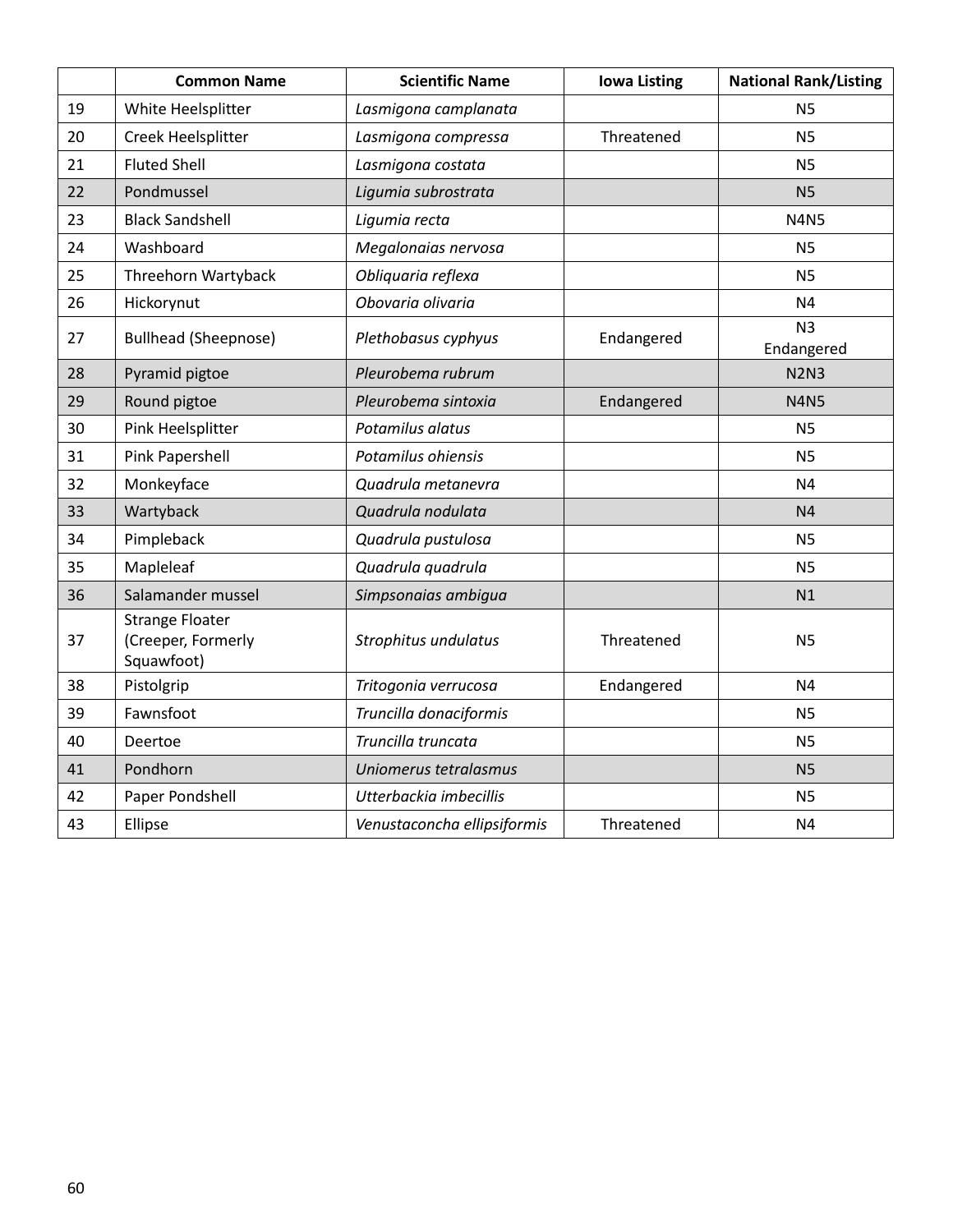### **Table 3- 13. Terrestrial Snails of Greatest Conservation Need**

Taxonomic order and nomenclature derived from D.D. Turgeon, J.F. Quinn Jr., A.E. Bogan, E.V. Coan, F.G. Hochberg, Jr., W.G. Lyons, P.M. Mikkelsen, R.J. Neves, C.F.E. Roper, G. Rosenberg, B. Roth, A. Scheltema, F.G. Thompson, M. Vecchione & J.D. Williams. 1998. Common and scientific names of aquatic invertebrates from the United States and Canada: Mollusks. 2<sup>nd</sup> Edition. American Fisheries Society, Special Publication 26, Bethesda, Maryland. ix + 526 pp

- **Iowa Listing**: Species having Iowa Endangered, Threatened, or Special Concern Status (from Iowa Code Chapter 77) as of 2015. For up-to-date state listing information, please see the Threatened and Endangered Species Program page on the DNR website at [www.iowadnr.gov](http://www.iowadnr.gov/)
- **National Rank/Listing**: **National Rank** refers to NatureServe Conservation Status Ranks. N1 = Critically Imperiled in Nation; N2 = Imperiled in Nation; N3 = Vulnerable in Nation; N4 = Apparently Secure in Nation; N5 = Secure in Nation. For additional definitions and explanation see Appendix 14. **National Listing** refers to federally Endangered or Threatened species.
- **Rows highlighted in gray**: indicate data deficient SGCN for which information needed to assess conservation status is lacking.

Assessments of species conservation status undertaken as part of the IWAP are used to determine SGCN status only. Other information is provided as a reference. Updates to State Wildlife Action Plans, NatureServe National Ranks, Federal T&E Status, and State T&E Status are each independent processes, undertaken by different entities with differing timeframes. As such, the various listings or status ranks for a given species at a given point in time may not always appear to be in accord.

|   | <b>Common Name</b>        | <b>Scientific Name</b> | <b>Iowa Listing</b> | <b>National Rank/Listing</b> |
|---|---------------------------|------------------------|---------------------|------------------------------|
|   | Iowa Pleistocene Snail    | Discus macclintocki    | Endangered          | N1                           |
|   |                           |                        |                     | Endangered                   |
| 2 | Minnesota Pleistocene     | Novasuccinea n. Sp.    | Endangered          | N <sub>2</sub>               |
|   | <b>Succinea</b>           | Minnesota a            |                     |                              |
| 3 | Iowa Pleistocene Succinea | Novasuccinea n. Sp.    | Endangered          | <b>NNR</b>                   |
|   |                           | Minnesota b            |                     |                              |
| 4 | Hubricht's Vertigo        | Vertigo hubrichti      | Threatened          | N <sub>3</sub>               |
|   | <b>Bluff Vertigo</b>      | Vertigo meramecensis   | Endangered          | N <sub>2</sub>               |

The previous version of the IWAP listed eight species of Terrestrial Land Snails as SGCN, all of which were listed as state Threatened or Endangered. Since that time, the scientific literature has indicated that Frigid Ambersnail (*Catinella gelida*) is not a valid species, and that both the Iowa Pleistocene Vertigo (*Vertigo iowaensis*) and the Briarton Pleistocene Snail (*Vertigo briarensis*) are actually the same species as Hubrict's Vertigo (*Vertigo hubrichti*).

**Specific resources utilized by each taxonomic subcommittee during SGCN assessment:**

# **Amphibians and Reptiles**

References used by the Amphibian and Reptile Subcommittee include:

- A Field Guide to the Amphibians and Reptiles of Iowa, LeClere(2013);
- Iowa Multiple Species Inventory and Monitoring Program;
- Christiansen and Bailey (1986, 1988, and 1991);
- NatureServe National and Sub-national Heritage Status Rankings;
- Partners for Amphibian and Reptile Conservation: [www.parcplace.org](http://www.parcplace.org/)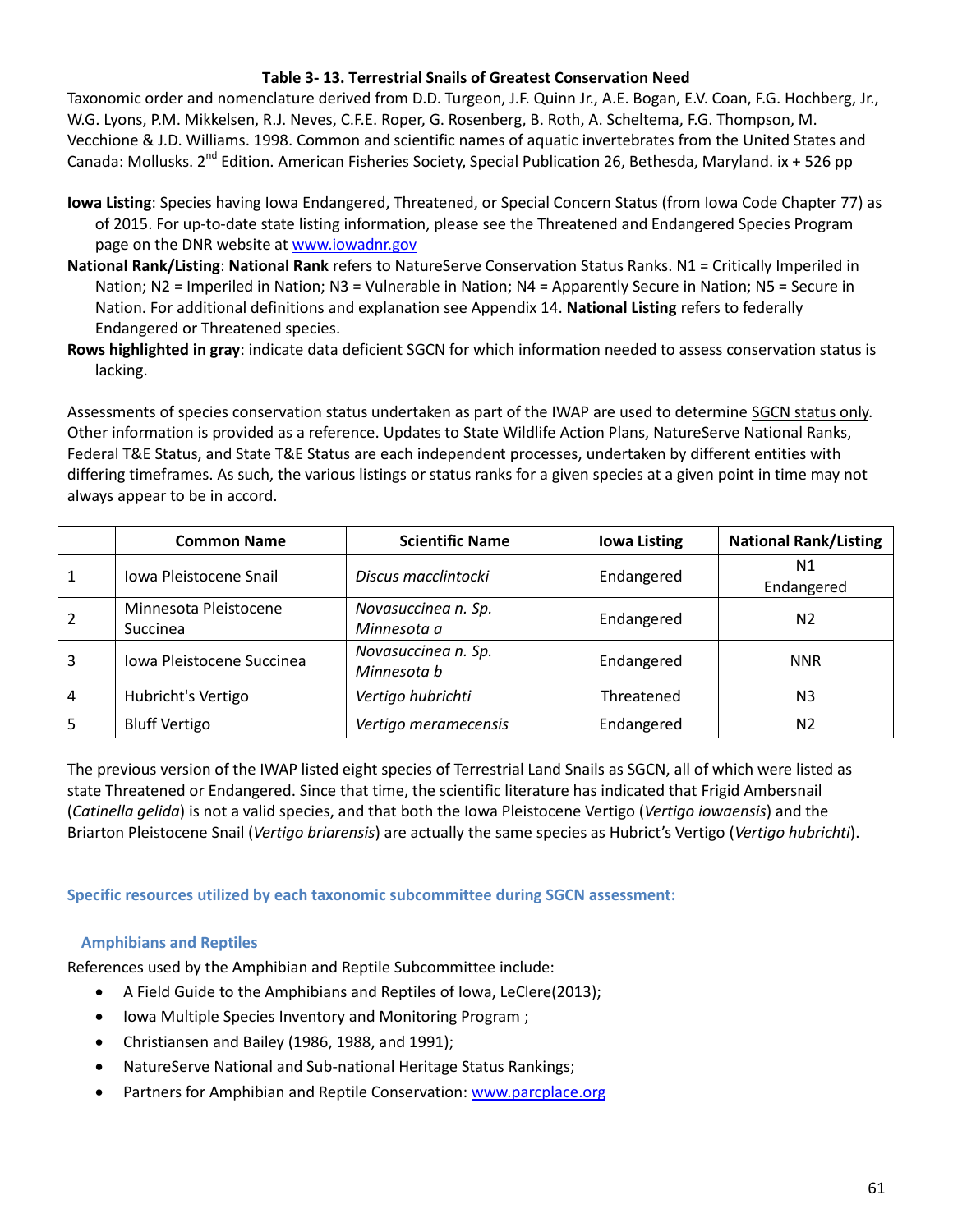## **Birds**

The distribution and abundance of birds in Iowa is better understood than any other taxa considered in the IWAP. As a result the Bird Subcommittee had many sources of information to consult. References utilized by the Bird Subcommittee include:

- *Birds of Iowa* (Kent and Dinsmore 1996);
- *Iowa Birds* (Dinsmore et al. 1984);
- Iowa Multiple Species Inventory and Monitoring Program;
- *The Iowa Breeding Bird Atlas* (Jackson et al. 1996) and *The Iowa Breeding Bird Atlas II* (*in press*);
- *Trends in Iowa Wildlife Populations and Harvest;*
- USGS Breeding Bird Survey;
- NatureServe National and Sub-national Heritage Status Rankings;
- *The State of the Birds* Annual Reports;
- Partners in Flight Bird Landbird Conservation Plans for Iowa Physiographic Areas;
- USFWS Region 3 Birds of Conservation Concern (2008);
- North American Waterfowl Management Plan (2012);
- North American Waterbird Conservation Plan (2002);
- United States Shorebird Conservation Plan (2002);
- North American Landbird Conservation Plan (2004);
- Upper Mississippi-Great Lakes Joint Venture 2007 Conservation Strategies (Landbird, Shorebird, Waterfowl, Waterbird);
- Prairie Pothole Joint Venture Implementation Plans 2005 (Landbirds, Shorebird, Waterbird, Waterfowl);
- The Prairie-Forest Border Ecoregion: A Conservation Plan (The Nature Conservancy);
- Partners In Flight *Saving Our Shared Birds* (2010);
- Iowa Important Bird Area Priority Birds List (Audubon).

### **Butterflies**

References used by the Butterfly Subcommittee include:

- The Butterflies of Iowa Schlicht et al. (2007)
- Schlicht and Orwig (1998)
- Iowa Multiple Species Inventory and Monitoring Program
- $\bullet$  Selby (2010)
- Swengel et al. (2011)
- Iowa Butterfly Survey Network

# **Dragonflies and damselflies**

References used by the Dragonfly and Damselfly Subcommittee include:

- Cruden and Gode (2000)
- Iowa Odonata Survey: [www.iowaodes.org](http://www.iowaodes.org/)
- Odonata Central: [www.odonatacentral.org](http://www.odonatacentral.org/)
- Iowa Multiple Species Inventory and Monitoring Program

# **Fish**

References used by the Fish Subcommittee include:

Harlan and Speaker (1987)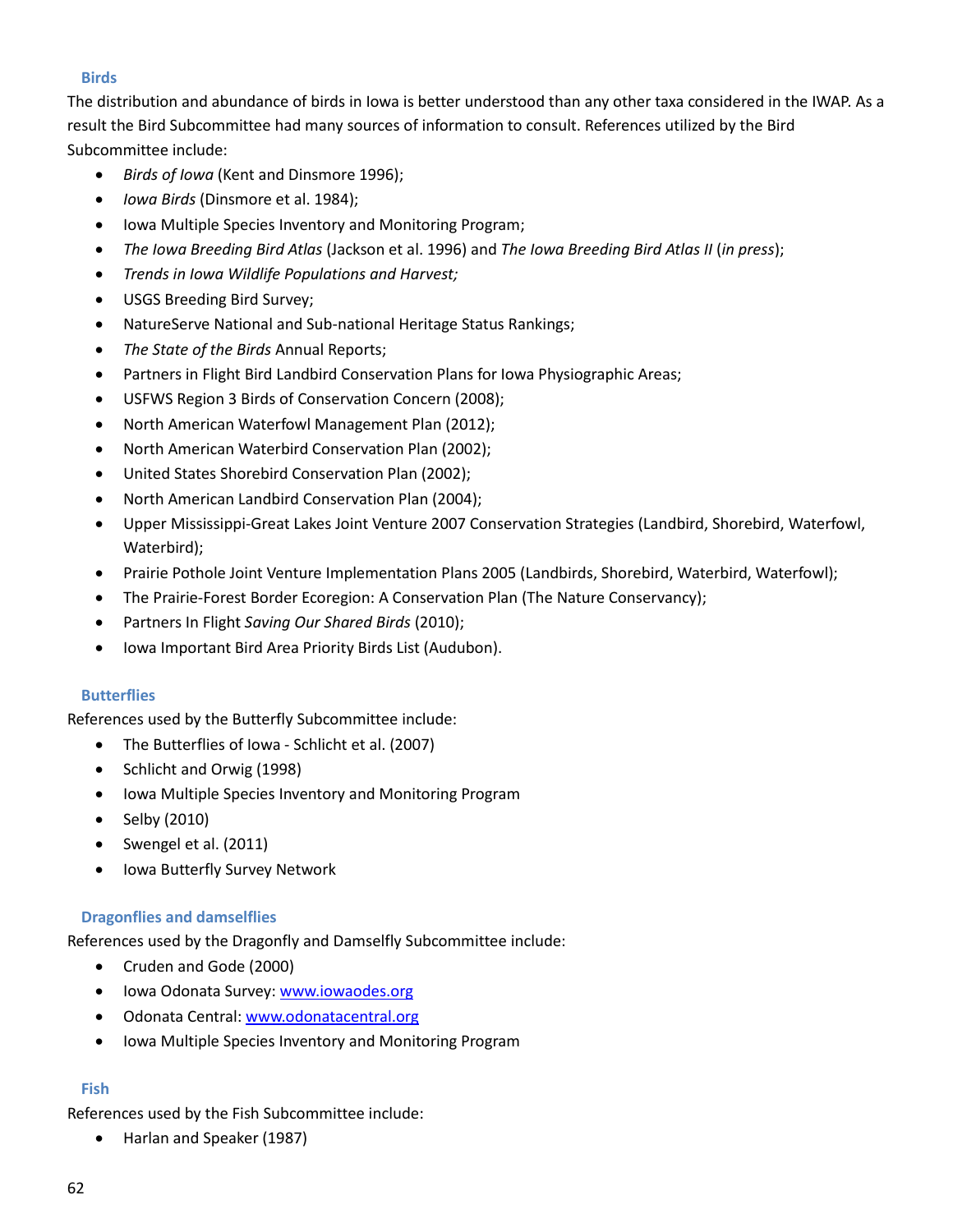- Wilton (2004)
- Iowa Biological Stream Monitoring Database (BioNet): the portal for all data collected as part of the state's Biological Monitoring and Assessment programs
- Iowa Aquatic Gap (Loan-Wilsey et al. 2005)
- Heitke et al. (2006)
- $\bullet$  Sindt et al. (2011)
- $\bullet$  Parks et al. (2014)

### **Mammals**

References used by the Mammal Subcommittee include:

- Bowles *et al*. (1998)
- Iowa Multiple Species Inventory and Monitoring Program
- **•** Trends in Iowa Wildlife Populations and Harvest;
- NatureServe National and Sub-national Heritage Status Rankings;

### **Mussels**

References used by the Mussel Subcommittee include:

- Frest (1987)
- Arbuckle and Downing (2000)
- Poole and Downing (2004)
- Heidebrink (2002)
- Hoke (2009)
- Statewide Freshwater Mussel Survey (J. Kurth)
- Mississippi River mussel sampling data (S. Gritters)
- Iowa Multiple Species Inventory and Monitoring Program

### **Terrestrial Snails**

Comparatively little is known about the distribution and status of this group in Iowa. References used by the Land Snail Subcommittee Include:

- Frest (1987 and 1991)
- Nekola and Coles (2010)
- Clark et al. (2008)
- Turgeon et al. (1998)
- The Poweshiek Skipper Project website has a section dedicated to Iowa's terrestrial snails: <http://www.poweshiekskipper.org/biodiversity/land%20snails.html>

# **References Cited in Chapter Three**

- Arbuckle, KE, JA Downing, and D Bonneau. 2000. *Statewide assessment of freshwater mussels (Bivalva: Unionidae) in Iowa streams: final report.* Iowa Department of Natural Resources, Des Moines, IA.
- Berlanga, H, JA Kennedy, TD Rich, MC Arizmendi, CJ Beardmore, PJ Blancher, GS Butcher, AR Couturier, AA Dayer, DW Demarest, WE Easton, M Gustafson, E Iñigo-Elias, EA Krebs, AO Panjabi, V Rodriguez Contreras, KV Rosenberg, JM Ruth, E Santana Castellón, R Ma Vidal, and T Will. 2010. *Saving Our Shared Birds: Partners in Flight Tri-National Vision for Landbird Conservation.* Cornell Lab of Ornithology: Ithaca, NY.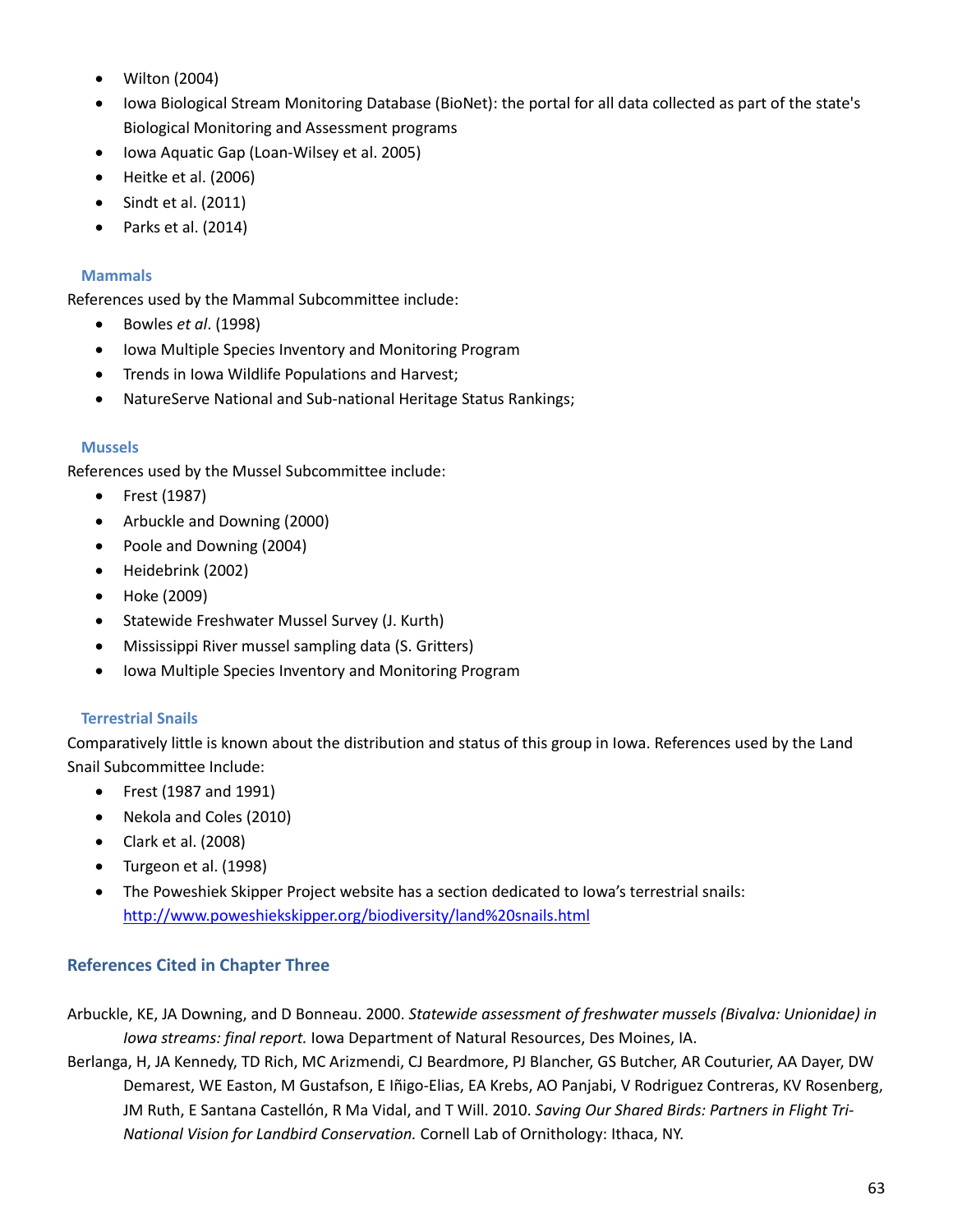- Bowles, JB, DL Howell, RP Lampe, and HP Whidden. 1998. *Mammals of Iowa: Holocene to the end of the 20th century.* Journal of the Iowa Academy of Science 105: 123-132.
- Christensen, JC, and RM Bailey. 1997. *The lizards and turtles of Iowa.* The Iowa Department of Natural Resources, Nongame Tech. Series (3):1-20. Revised May 1997.
- Christensen, JC, and RM Bailey. 1991. *The salamanders and frogs of Iowa.* The Iowa Department of Natural Resources, Nongame Tech. Series (4): 1-21.
- Christensen, JC, and RM Bailey. 1990. *The snakes of Iowa (revised).* The Iowa Department of Natural Resources, Nongame Tech. Series (1):1-16.
- Clark, WR, CJ Henry and CL Dettman. 2008. *Demographic processes influencing population viability of the Iowa Pleistocene snail* (Discus macclintocki*).* American Midland Naturalist 160: 129-139.
- Cruden, BW, and OJ Gode. 2000. *The Odonata of Iowa.* Bulletin of American Odonatology 6:13-48.
- Dinsmore, JJ, TH Kent, D Koenig, PC Peterson, and DM Roosa. 1984. *Iowa Birds*. Iowa State University Press, Ames. 356 pp.
- Faber-Langendoen, D, J Nichols, L Master, K Snow, A Tomaino, R Bittman, G Hammerson, B Heidel, L Ramsay, A Teucher, and B Young. 2012. *NatureServe conservation status assessments: Methodology for assigning ranks.* NatureServe, Arlington, VA.
- Frest, TJ. 1987. *Mussel survey of selected interior Iowa streams.* University of Northern Iowa. Final Report to Iowa Department of Natural Resources and US Fish & Wildlife Service.
- Harlan, JR and EB Speaker. 1987. *Iowa fish and fishing.* Iowa Department of Natural Resources, Des Moines, IA.
- Heidebrink, L. 2002. *Freshwater mussels of Iowa.* Cedar Valley Resource Conservation and Development, Inc. Charles City, IA.
- Heitke, JD, CL Pierce, GT Gelwicks, and GL Siegwarth. 2006. *Habitat, land use, and fish assemblage relationships in Iowa streams: preliminary assessment in an agricultural landscape.* American Fisheries Society Symposium 48: 287-303.
- Hoke, E. 2009. *A survey and assessment of the freshwater mussels of the Boone River.* Report to The Nature Conservancy Iowa Field Office, Des Moines, IA.
- Jackson, LS, CA Thompson, JJ Dinsmore, BL Ehresman, J Fleckenstein, R Cecil, LM Hemesath, and SJ Dinsmore. 1996. *The Iowa Breeding Bird Atlas.* Univ. of Iowa Press, Iowa City. 484 pp.
- Kent, TH and JJ Dinsmore. 1996. *Birds in Iowa*. Published by the authors. Iowa City and Ames, Iowa. 391pp.
- LeClere, JB. 2013. A field guide to the Amphibians and Reptiles of Iowa. ECO Herpetological Publishing and Distribution: Rodeo, NM.
- Loan-Wilsey, AK, CL Pierce, KL Kane, PD Brown and RL McNeely. 2005. *The Iowa Aquatic Gap Analysis Project Final Report.* Iowa Cooperative Fish and Wildlife Research Unit, Iowa State University, Ames, Iowa.
- Nekola, JC and BF Coles. 2010. *Pupillid land snails of eastern North America.* American Malacological Bulletin 28:29- 57.
- Opler, PA and AD Warren. 2002. *Butterflies of North America*. *2. Scientific Names List for Butterfly Species of North America, north of Mexico.* C.P Gillette Museum of Arthropod Diversity, Department of Bioagricultural Sciences and Pest Management, Colorado State University, Fort Collins, Colorado. 79 pp. Accessed at: [http://www.biology.ualberta.ca/old\\_site/uasm/Opler&Warren.pdf](http://www.biology.ualberta.ca/old_site/uasm/Opler&Warren.pdf)
- Page, LM, H Espinosa-Perez, LT Findley, CR Gilbert, RN Lea, NE Mandrak, RL Mayden, and JS Nelson. 2013. *Common and scientific names of fishes from the United States, Canada, and Mexico, 7th Edition.* American Fisheries Society, Special Publication 34, Bethesda, MD.
- Panjabi, AO, PJ Blancher, R Dettmers, and KV Rosenberg, Version 2012. *Partners in Flight Technical Series No. 3.* Rocky Mountain Bird Observatory website[: http://www.rmbo.org/pubs/downloads/Handbook2012.pdf](http://www.rmbo.org/pubs/downloads/Handbook2012.pdf)